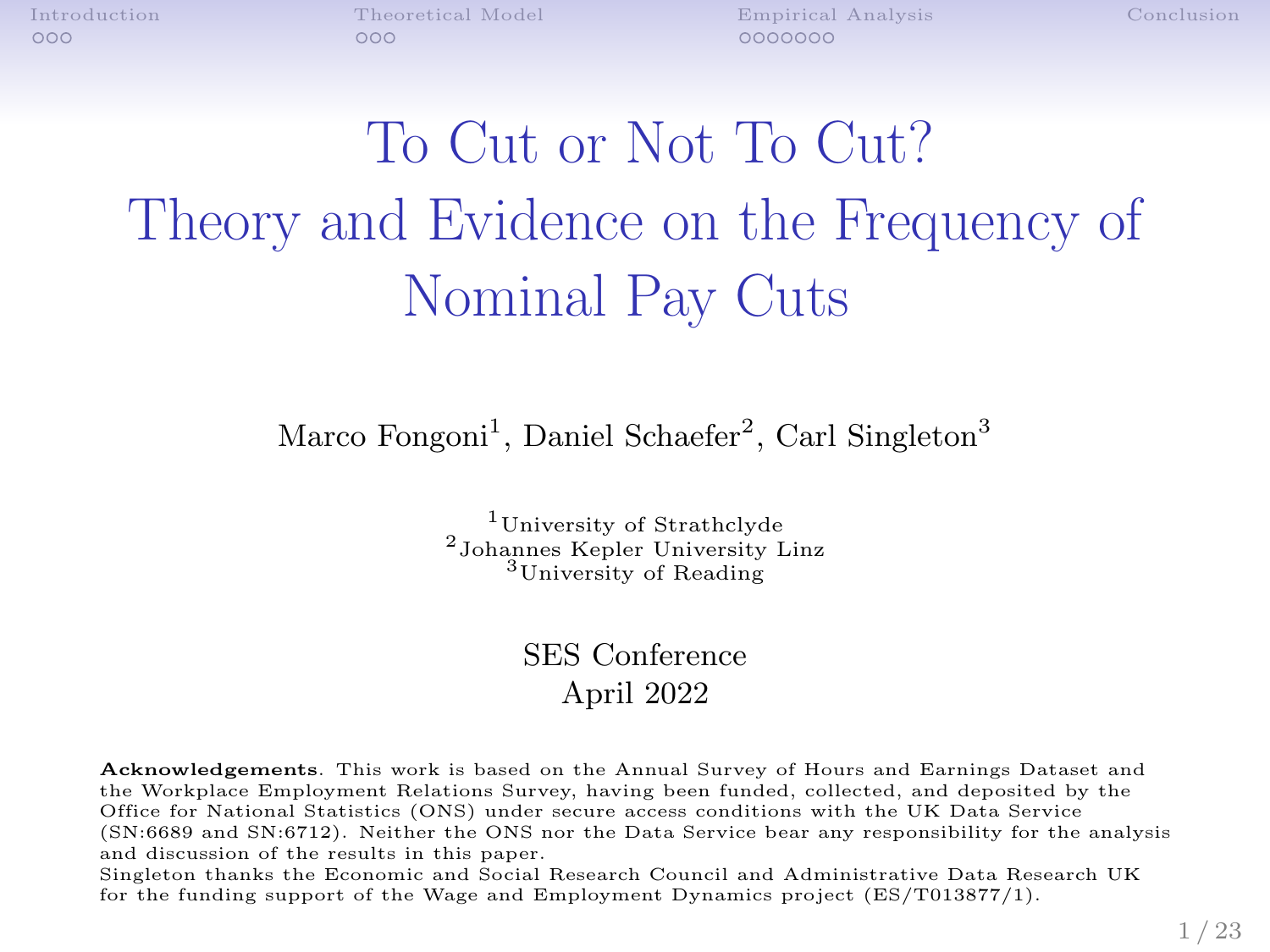<span id="page-1-0"></span>

[Introduction](#page-1-0) [Theoretical Model](#page-9-0) [Empirical Analysis](#page-14-0) [Conclusion](#page-23-0) Conclusion Conclusion Conclusion Conclusion Conclusion Conclusion Conclusion Conclusion Conclusion Conclusion Conclusion Conclusion Conclusion Conclusion Conclus

### Intro & Motivation

 $\triangleright$  Contribution to the literature on Downward Nominal Wage Rigidity:

- Observation that nominal wages are frozen during recessions.
- Why firms do not cut nominal pay?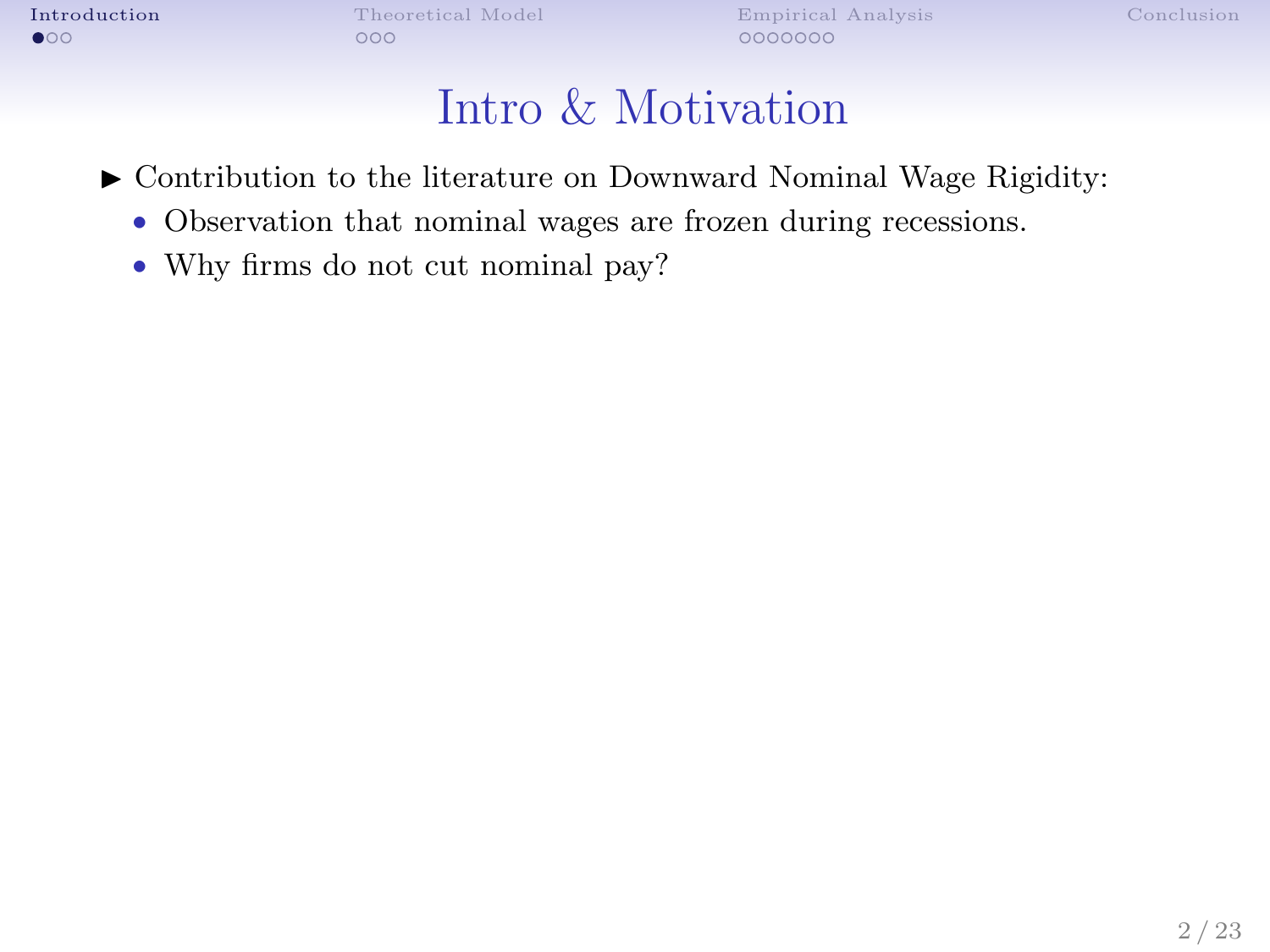$\bullet$ 00

0000000

### Intro & Motivation

- $\triangleright$  Contribution to the literature on Downward Nominal Wage Rigidity:
	- Observation that nominal wages are frozen during recessions.
	- Why firms do not cut nominal pay?
- $\triangleright$  DNWR and the costs of nominal pay cuts:
	- at the core of macroeconomic theories of wages and unemployment fluctuations (e.g. Dupraz et al.  $(2019)$ );
	- large body of empirical literature documenting the existence of nominal wage rigidity (e.g. Elsby and Solon (2019));
	- But...why? Most of what we know is based on surveys to managers and labour leaders (e.g. Bewley (1999)).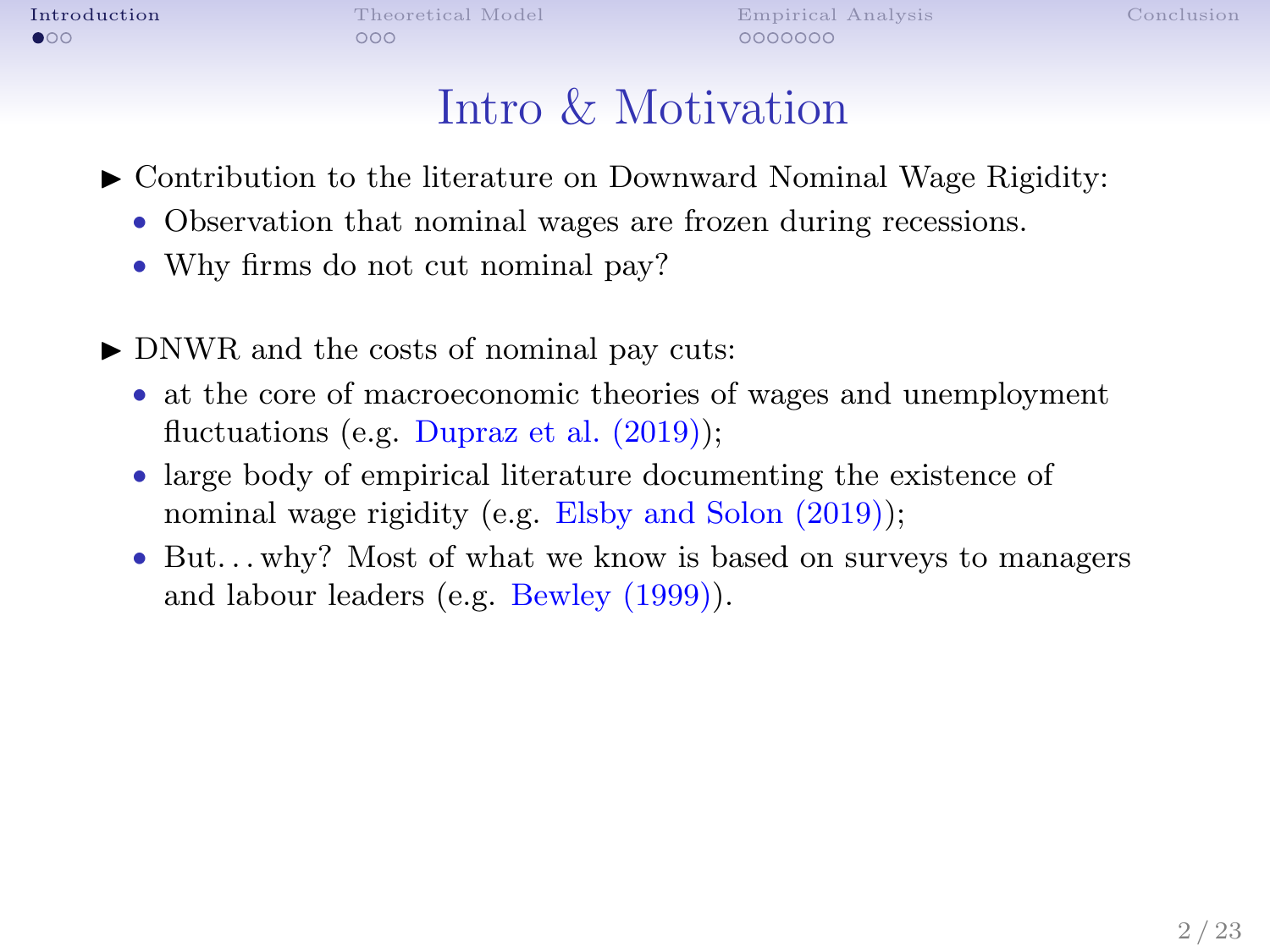$\bullet$ 00

 $0000000$ 

### Intro & Motivation

- $\triangleright$  Contribution to the literature on Downward Nominal Wage Rigidity:
	- Observation that nominal wages are frozen during recessions.
	- Why firms do not cut nominal pay?
- $\triangleright$  DNWR and the costs of nominal pay cuts:
	- at the core of macroeconomic theories of wages and unemployment fluctuations (e.g. Dupraz et al.  $(2019)$ );
	- large body of empirical literature documenting the existence of nominal wage rigidity (e.g. Elsby and Solon (2019));
	- But...why? Most of what we know is based on surveys to managers and labour leaders (e.g. Bewley (1999)).

#### This Paper

 $\blacktriangleright$  Extends existing model of morale, reciprocity and wage rigidity: how discretion and involvement affect firms' wage-setting decisions.

 $\blacktriangleright$  Tests predictions and provides new evidence on the frequency of nominal pay cuts using a unique dataset (ASHE–WERS).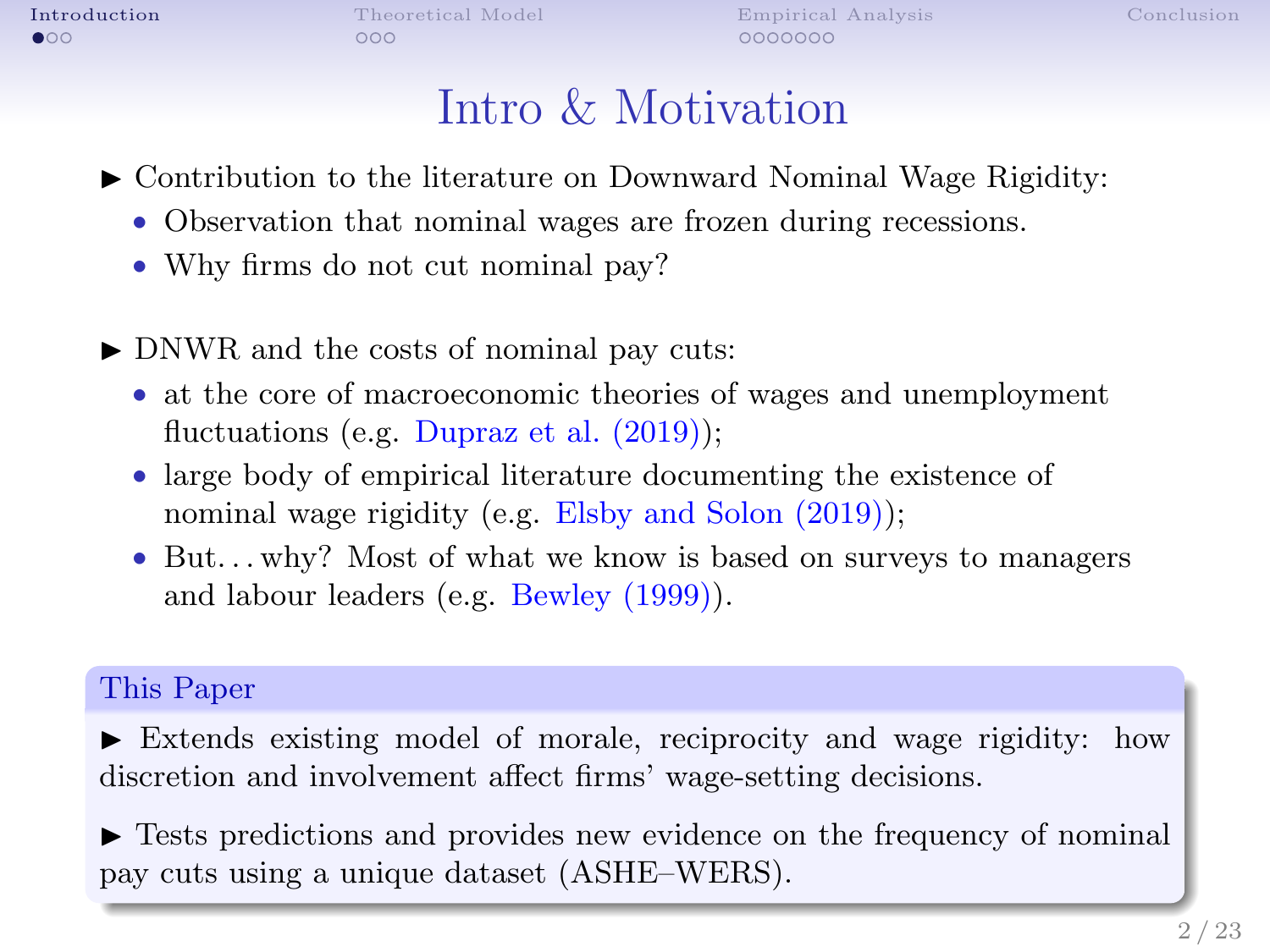#### Some Relevant Literature

Why not cut pay?

- $\blacktriangleright$  Morale, fairness and negative reciprocity (Bewley, 1999; Fehr et al., 2009):
	- workers' morale  $\rightarrow$  productivity and cooperation in the workplace;
	- nominal pay cuts  $\rightarrow$  unfair  $\rightarrow$  hurt morale, trigger negative reciprocity;
	- firms refrain from cutting nominal wages during recessions;
	- most corroborated explanation, formalised in Elsby (2009), Dickson and Fongoni (2019)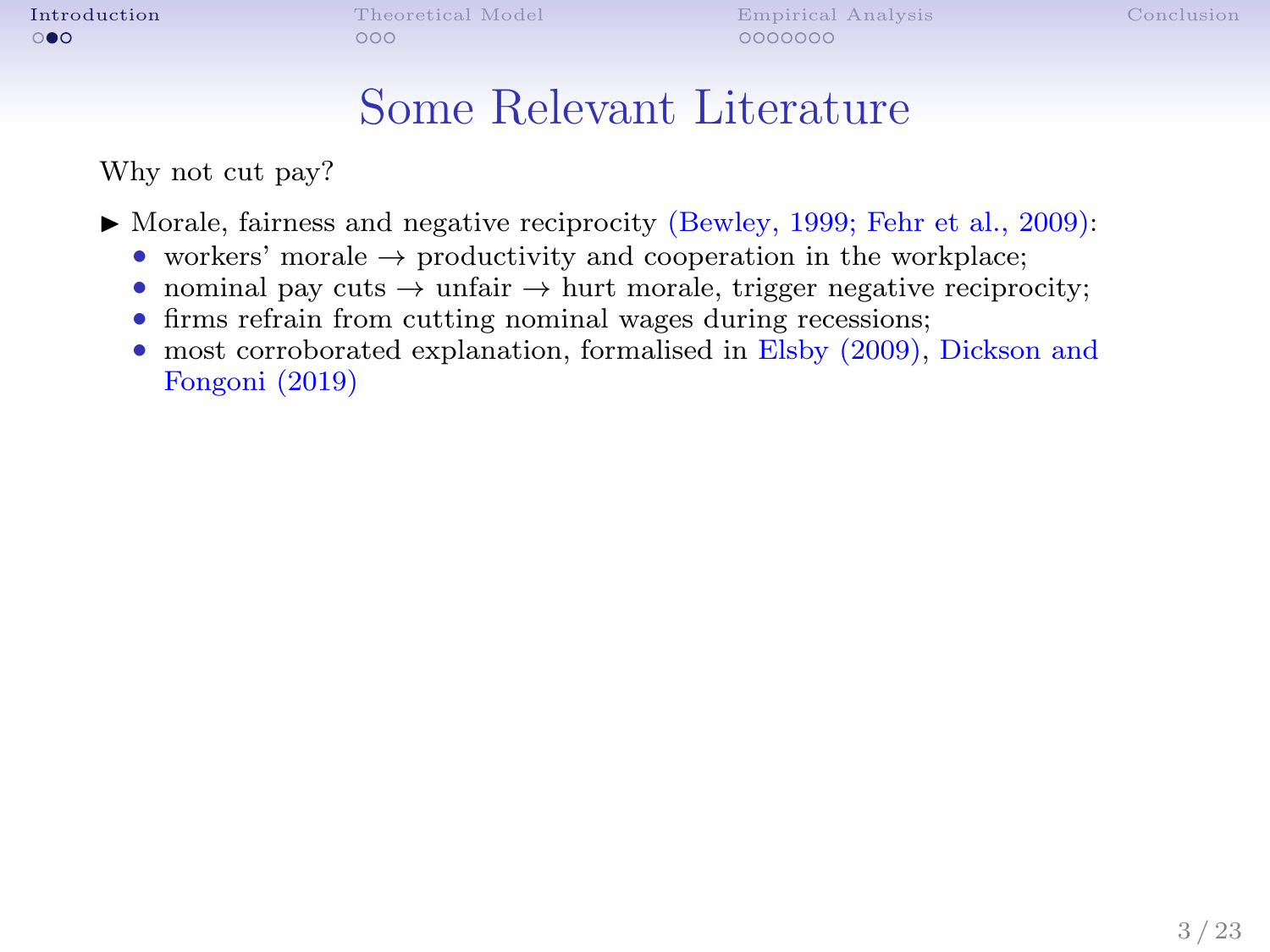#### Some Relevant Literature

Why not cut pay?

- $\blacktriangleright$  Morale, fairness and negative reciprocity (Bewley, 1999; Fehr et al., 2009):
	- workers' morale  $\rightarrow$  productivity and cooperation in the workplace;
	- nominal pay cuts  $\rightarrow$  unfair  $\rightarrow$  hurt morale, trigger negative reciprocity;
	- firms refrain from cutting nominal wages during recessions;
	- most corroborated explanation, formalised in Elsby (2009), Dickson and Fongoni (2019)

Premise: the employment contract is an *incomplete* agreement  $\rightarrow$  workers have discretion on the pace, quality, and amount of work.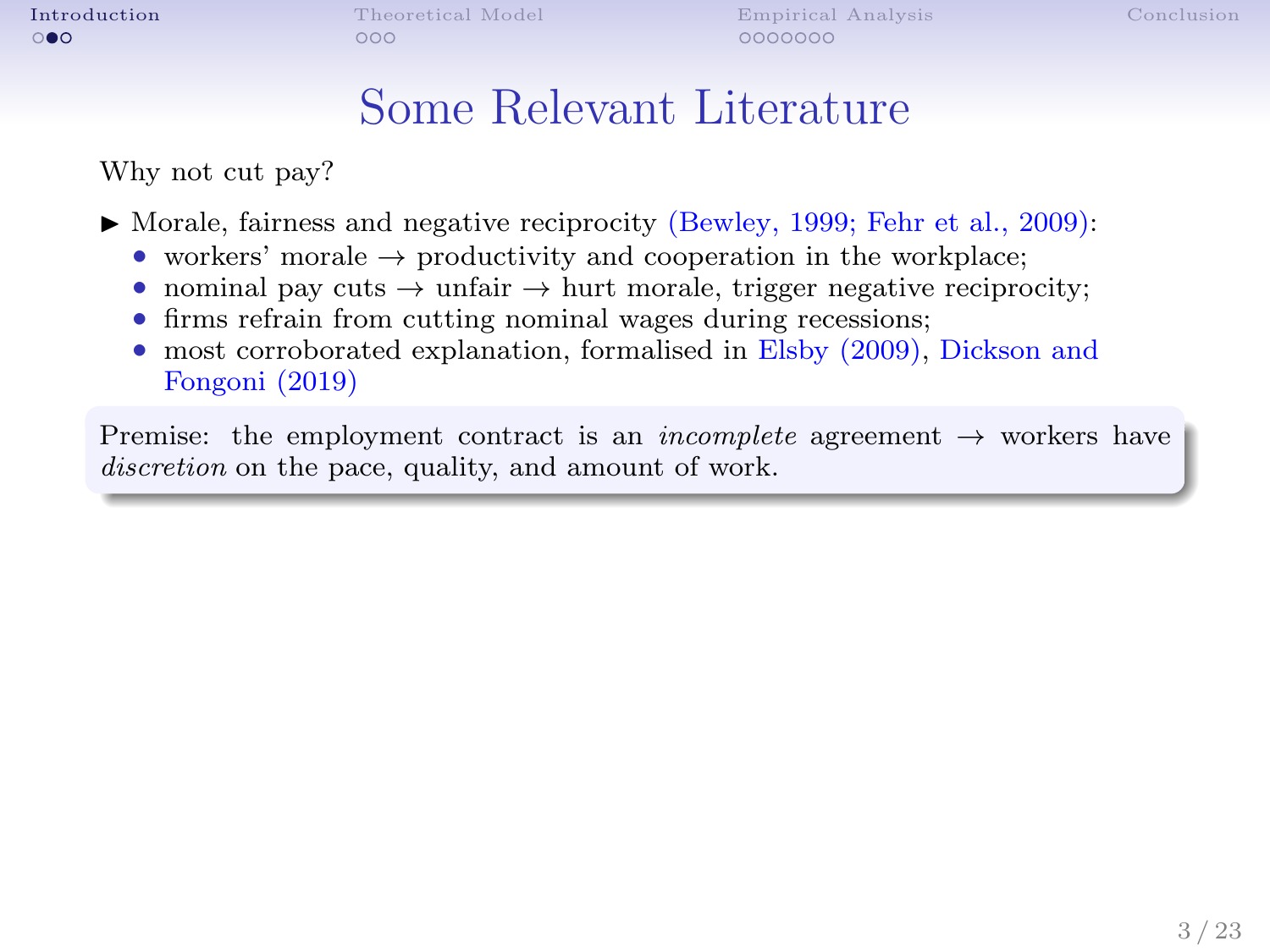#### Some Relevant Literature

Why not cut pay?

 $\blacktriangleright$  Morale, fairness and negative reciprocity (Bewley, 1999; Fehr et al., 2009):

- workers' morale  $\rightarrow$  productivity and cooperation in the workplace;
- nominal pay cuts  $\rightarrow$  unfair  $\rightarrow$  hurt morale, trigger negative reciprocity;
- firms refrain from cutting nominal wages during recessions;
- most corroborated explanation, formalised in Elsby (2009), Dickson and Fongoni (2019)

Premise: the employment contract is an *incomplete* agreement  $\rightarrow$  workers have discretion on the pace, quality, and amount of work.

Are pay cuts always perceived as unfair?

- $\blacktriangleright$  Information provision and employee involvement:
	- economists: information sharing and explanations can make pay cuts more acceptable (Bewley, 1999; Campbell and Kamlani, 1997);
	- organizational psychologists: justification and open procedural justice can reduce feelings of hostility and enhance morale and cooperation (Greenberg, 1990; Timming, 2012; Wang and Seifert, 2017)
	- information sharing/participation reduce uncertainty about organizational affairs, increase perceptions of fair treatment (Bordia et al., 2004).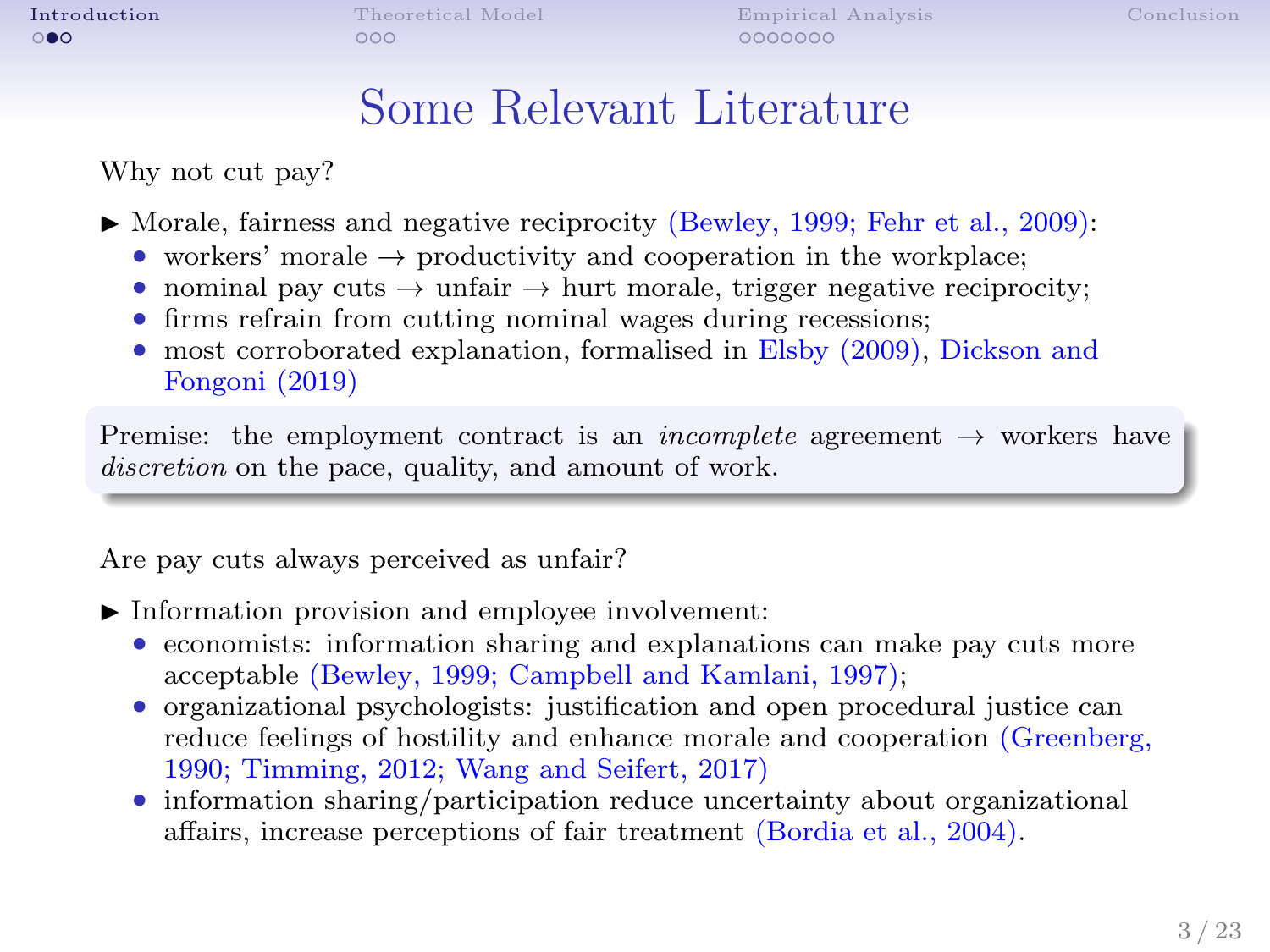#### Some Relevant Literature

Why not cut pay?

 $\blacktriangleright$  Morale, fairness and negative reciprocity (Bewley, 1999; Fehr et al., 2009):

- workers' morale  $\rightarrow$  productivity and cooperation in the workplace;
- nominal pay cuts  $\rightarrow$  unfair  $\rightarrow$  hurt morale, trigger negative reciprocity;
- firms refrain from cutting nominal wages during recessions;
- most corroborated explanation, formalised in Elsby (2009), Dickson and Fongoni (2019)

Premise: the employment contract is an *incomplete* agreement  $\rightarrow$  workers have discretion on the pace, quality, and amount of work.

Are pay cuts always perceived as unfair?

- $\blacktriangleright$  Information provision and employee involvement:
	- economists: information sharing and explanations can make pay cuts more acceptable (Bewley, 1999; Campbell and Kamlani, 1997);
	- organizational psychologists: justification and open procedural justice can reduce feelings of hostility and enhance morale and cooperation (Greenberg, 1990; Timming, 2012; Wang and Seifert, 2017)
	- information sharing/participation reduce uncertainty about organizational affairs, increase perceptions of fair treatment (Bordia et al., 2004).

Employee involvement practices reduce the detrimental effects of nominal wage cuts on workers' morale.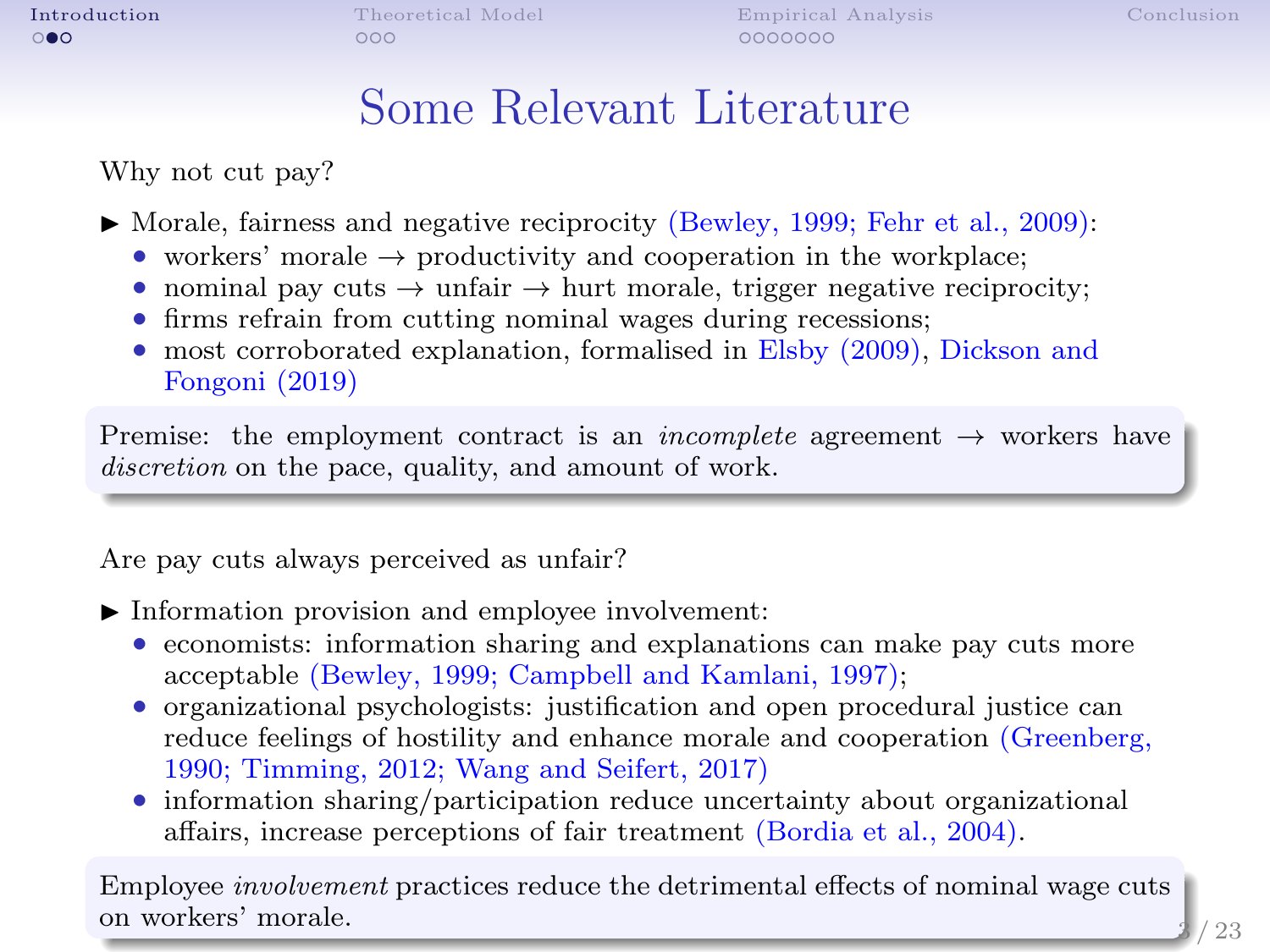### Outline

#### [Theoretical Model](#page-9-0)

[Environment](#page-9-0) [Discretionary Effort and Wage Setting](#page-12-0) [Predictions](#page-13-0)

#### [Empirical Analysis](#page-14-0)

[Data](#page-14-0) [Empirical Approach](#page-18-0) [Results](#page-20-0)

#### **[Conclusion](#page-23-0)**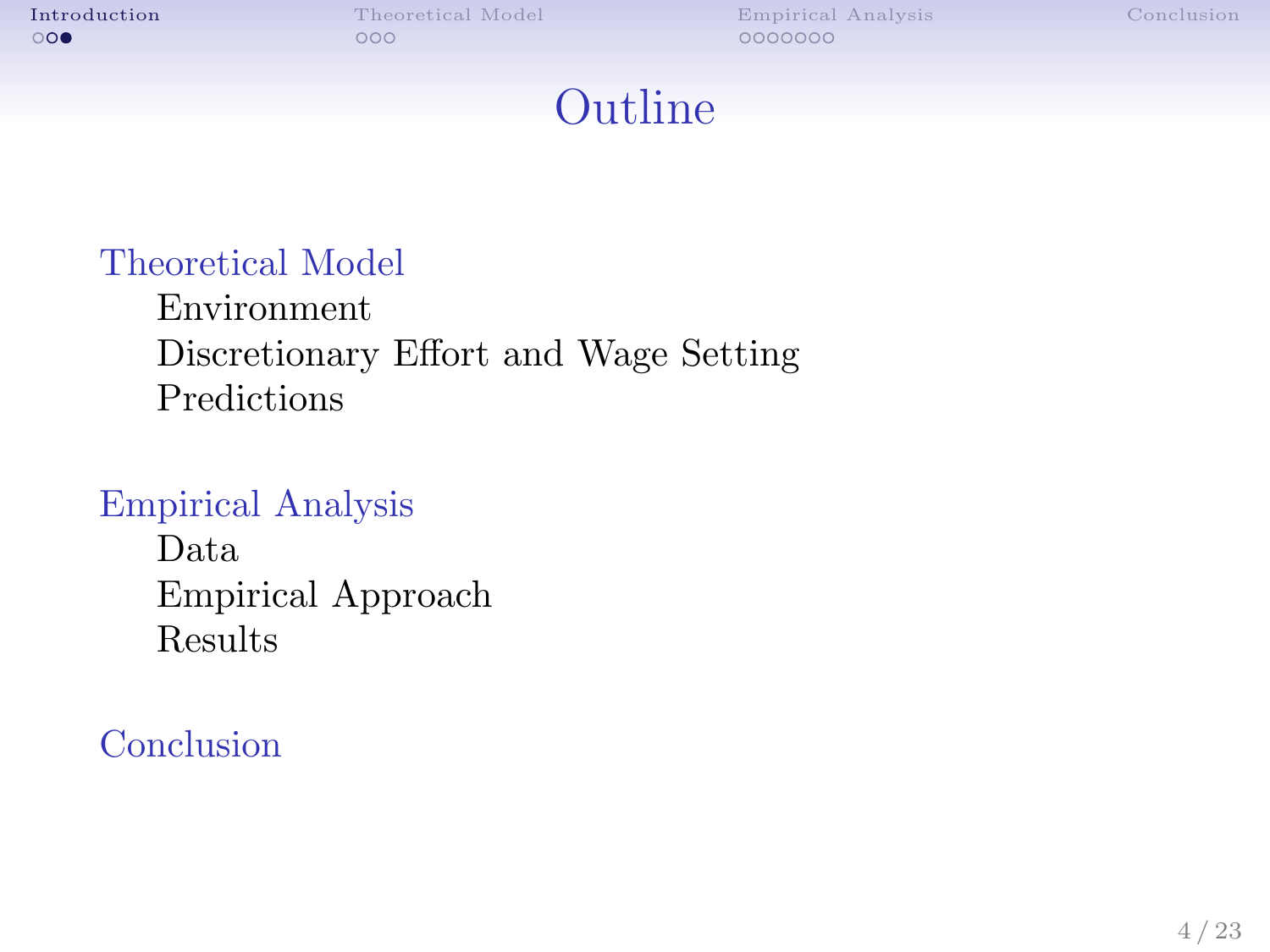### Environment & Assumptions

- <span id="page-9-0"></span> $\blacktriangleright$  Representative one-worker-one-firm matches
	- two-stage game: I) firms set the wage  $\Rightarrow$  II) workers choose effort;
	- abstract from participation decisions.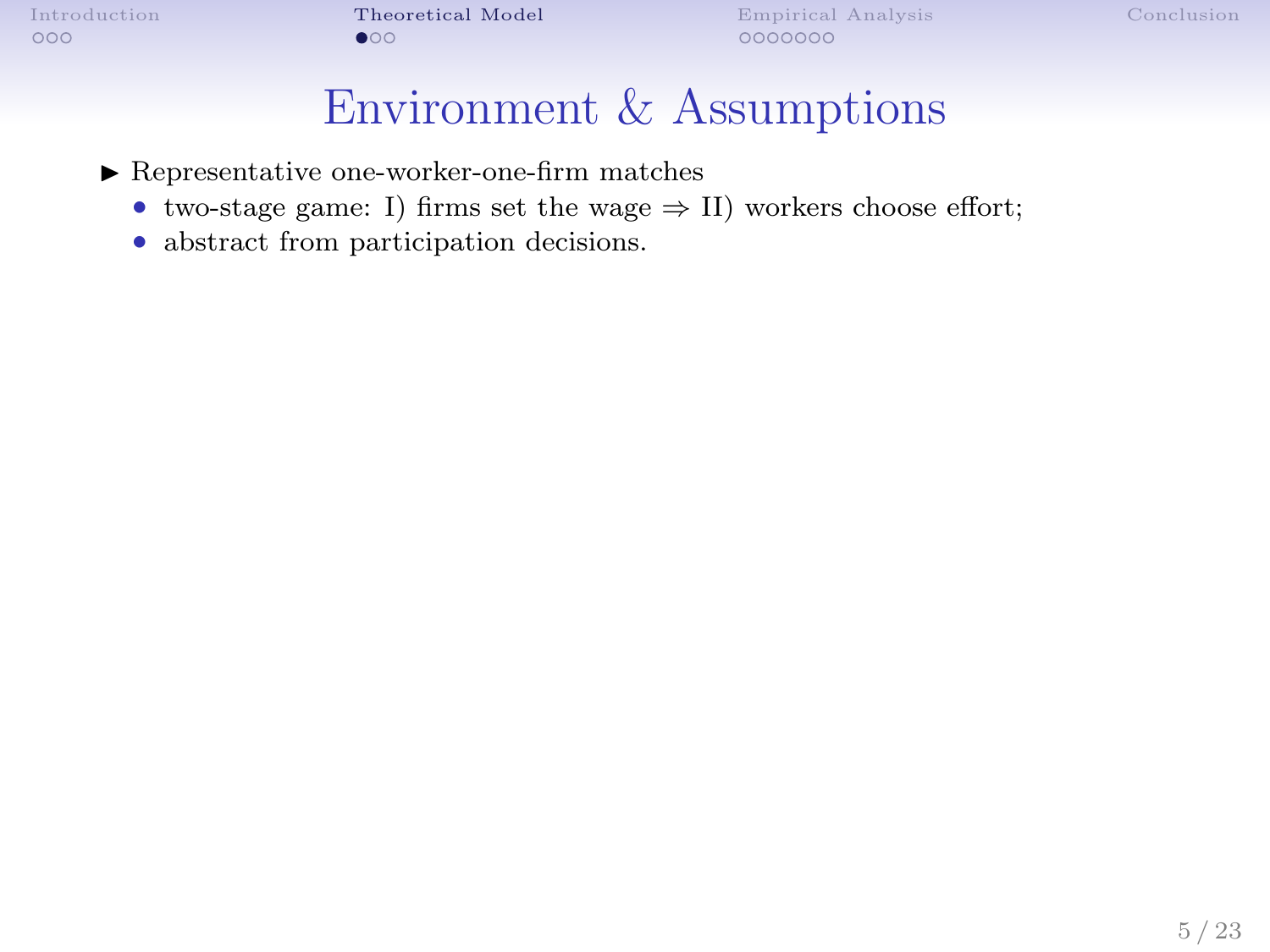#### Environment & Assumptions

- $\blacktriangleright$  Representative one-worker-one-firm matches
	- two-stage game: I) firms set the wage  $\Rightarrow$  II) workers choose effort;
	- abstract from participation decisions.
- $\blacktriangleright$  Firms
	- output  $Y(Z, E) = ZE$ , where Z is a nominal shock and E is worker effort

$$
E = \alpha \bar{e} + [1 - \alpha] \tilde{e}
$$

- $\bar{e}$ : contractually agreed effort level (given);
- $\tilde{e}$ : discretionary effort level (chosen by the worker);
- $\alpha \in (0,1)$ : degree of *completeness* of the employment contract.
- $\Rightarrow$  firms set the wage W that maximises their expected PDV of profits.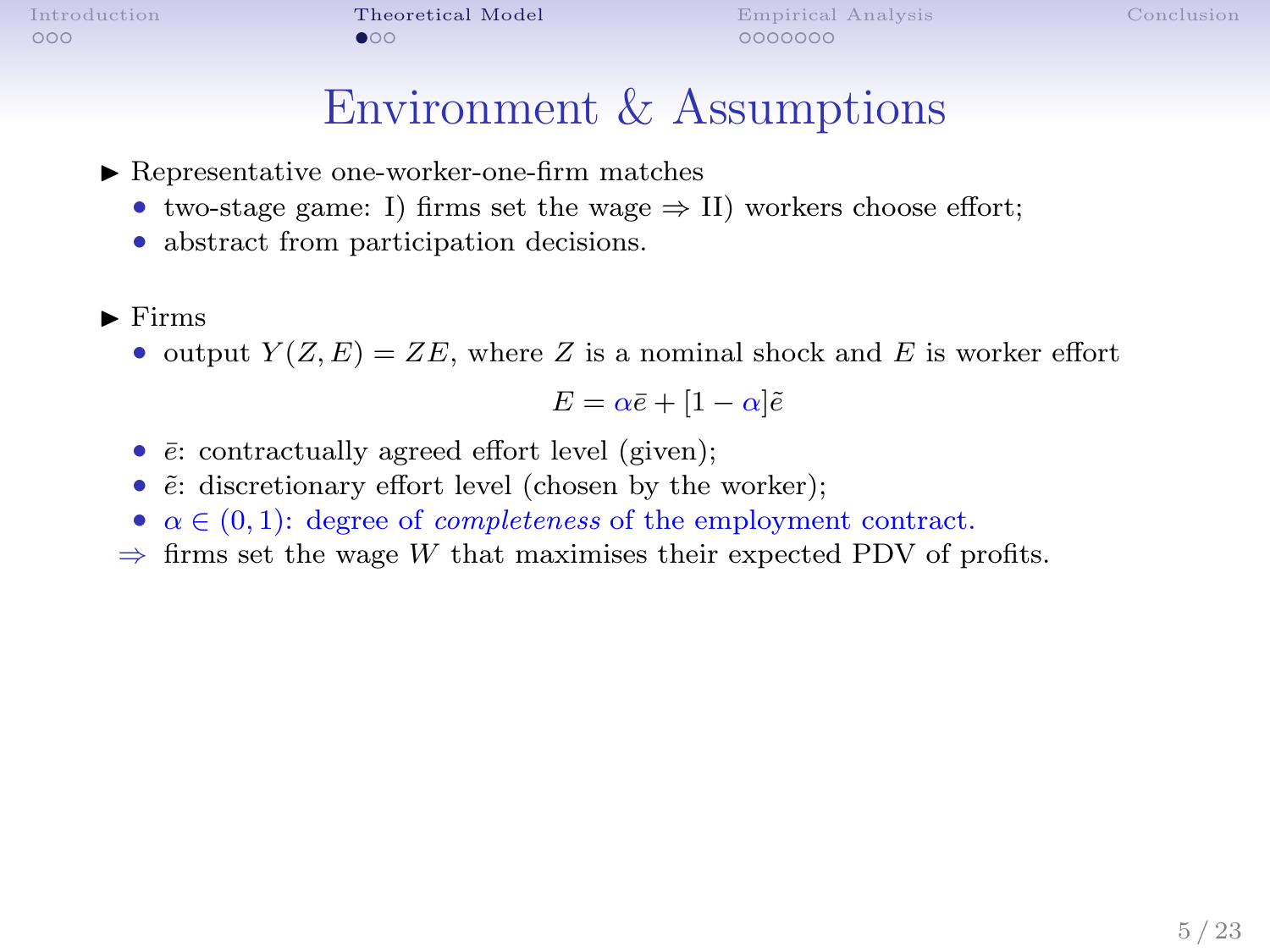#### Environment & Assumptions

- $\blacktriangleright$  Representative one-worker-one-firm matches
	- two-stage game: I) firms set the wage  $\Rightarrow$  II) workers choose effort;
	- abstract from participation decisions.
- $\blacktriangleright$  Firms
	- output  $Y(Z, E) = ZE$ , where Z is a nominal shock and E is worker effort

$$
E = \alpha \bar{e} + [1 - \alpha] \tilde{e}
$$

- $\bar{e}$ : contractually agreed effort level (given);
- $\tilde{e}$ : discretionary effort level (chosen by the worker);
- $\alpha \in (0,1)$ : degree of *completeness* of the employment contract.
- $\Rightarrow$  firms set the wage W that maximises their expected PDV of profits.
- $\blacktriangleright$  Workers
	- morale affects productivity (marginal cost/benefit of effort);

$$
M(e, W, W_{-1}) = e \Big\langle 1 + [\ln W - \ln W_{-1}] + 1 - \{[1 - \mathcal{I}] \lambda + \mathcal{I}\} [\ln W - \ln W_{-1}] \Big\rangle
$$

- reference dependent: morale depends on W relative to  $W_{-1}$ ;
- loss averse  $\lambda > 1$ : nominal wage cuts are particularly detrimental to morale;
- extent of *involvement*  $\mathcal{I} \in (0,1)$ : reduces the negative effect of wage cuts;
- $\Rightarrow$  workers choose effort e that maximises their utility.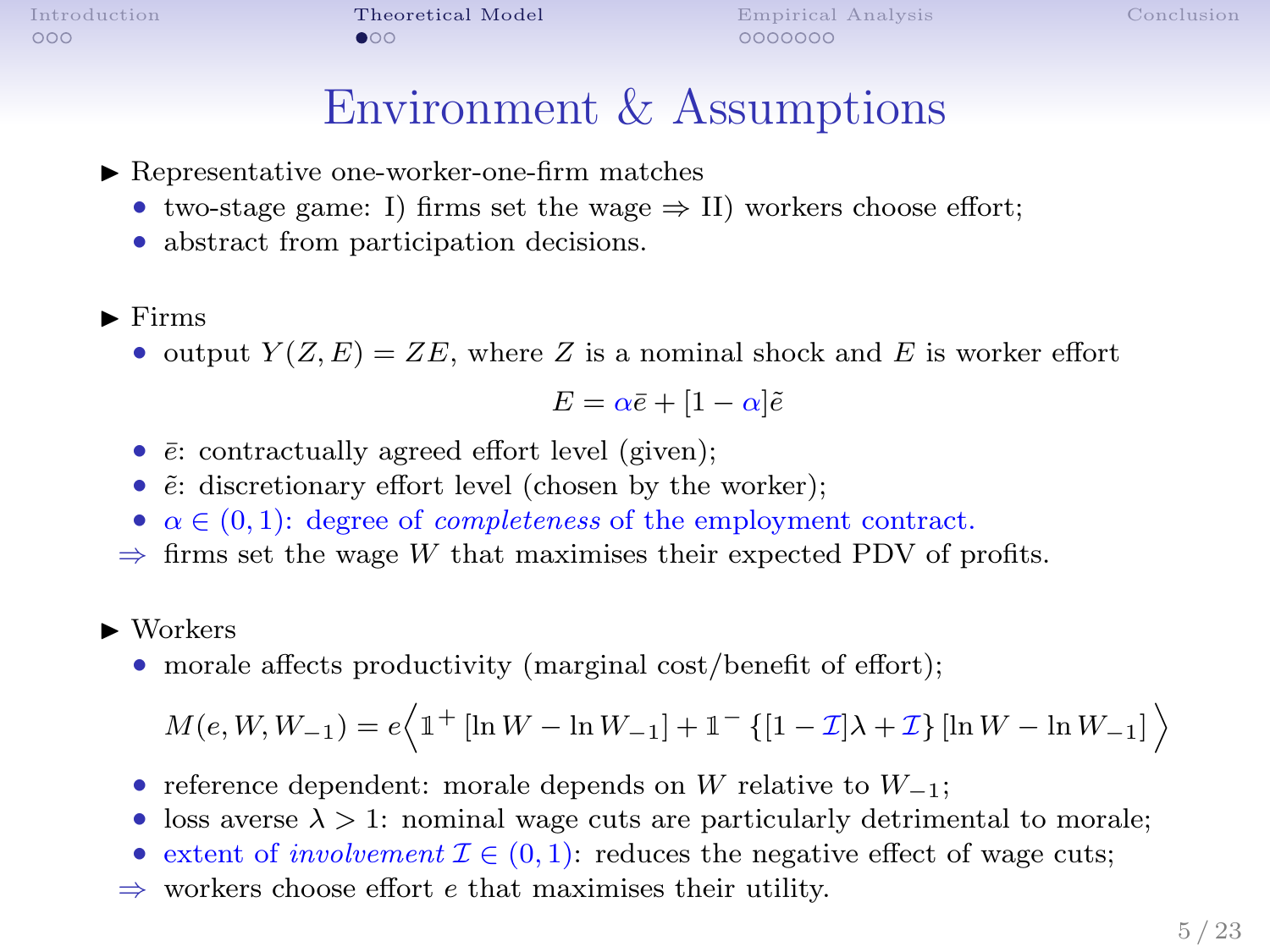$0000000$ 

## Key Theoretical Results

- <span id="page-12-0"></span> $\blacktriangleright$  Discretionary effort:
	- effort responds to wage changes;
	- asymmetric response: workers respond more strongly to nominal wage cuts than to equivalent-sized nominal wage increases;
	- loss aversion generates/exacerbates this asymmetry;
	- $\Rightarrow$  extent of involvement attenuates/reduces this asymmetry.
- $\blacktriangleright$  Wage setting:
	- anticipating the behaviour of workers, firms refrain from cutting nominal wages following negative shocks;
	- range of rigidity: the benefit of reducing the wage will be offset by the disproportionate cost of workers' negative effort response;
	- $\Rightarrow$  extent of involvement reduces this range: firms find it less costly to cut wages;
	- $\Rightarrow$  the more the contract is complete, the less important these considerations are.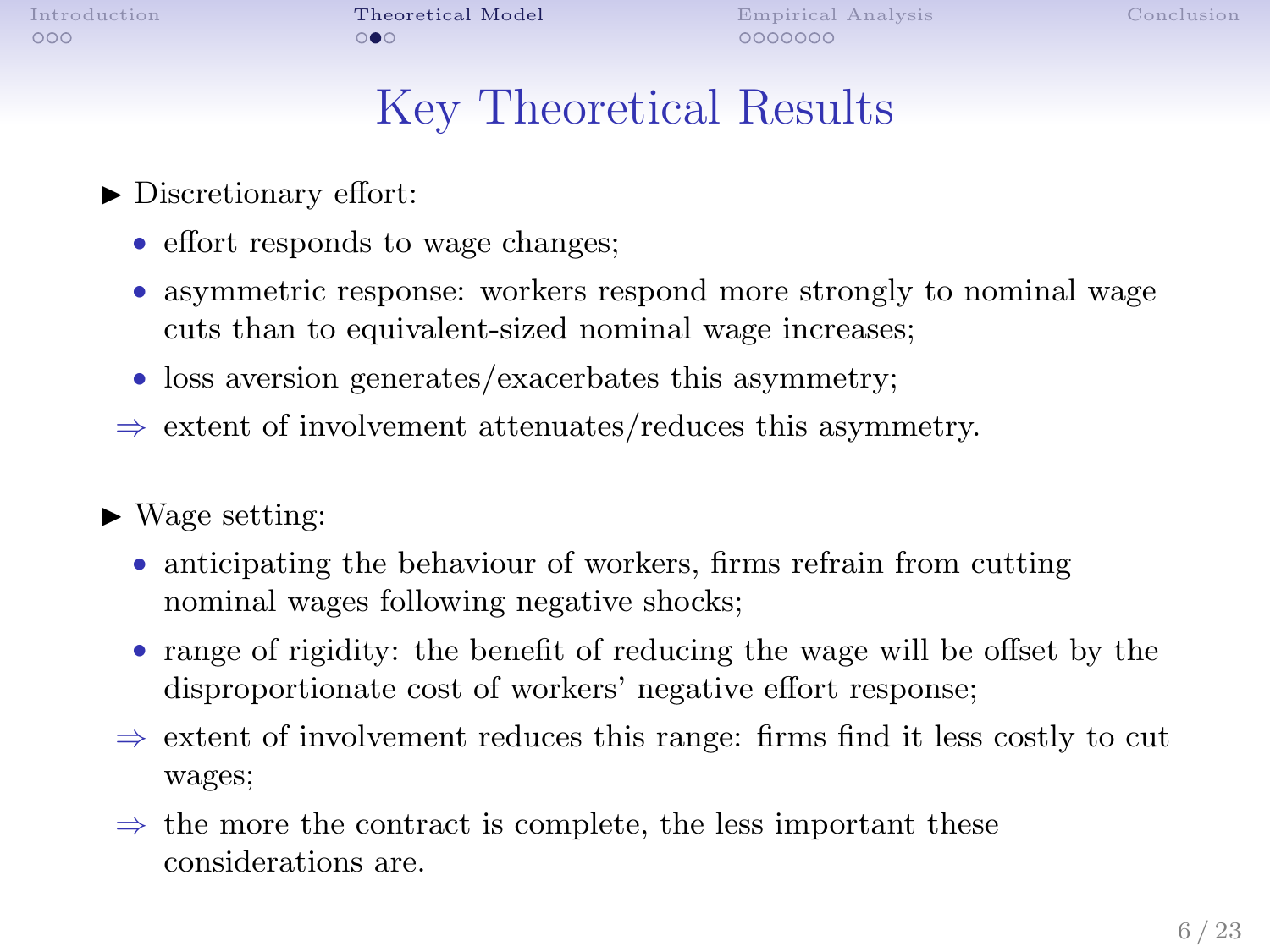$000$ 

<span id="page-13-0"></span>[Introduction](#page-1-0) **[Theoretical Model](#page-9-0)** [Empirical Analysis](#page-14-0) [Conclusion](#page-23-0)  $0000000$ 

#### **Predictions**

#### Discretion:

The more the contract is incomplete, the larger the impact of workers' discretionary effort on output, the lower the probability of experiencing nominal pay cuts.

discretion  $\uparrow \rightarrow \mathbb{P}\{\text{nominal pay cut}|W_{-1}\}\Downarrow$ 

#### Involvement:

The more workers are involved in decision-making, the greater their morale when receiving pay cuts, the higher the probability of experiencing nominal pay cuts.

```
involvement \uparrow \rightarrow \mathbb{P}\{\text{nominal pay cut}|W_{-1}\}\uparrow
```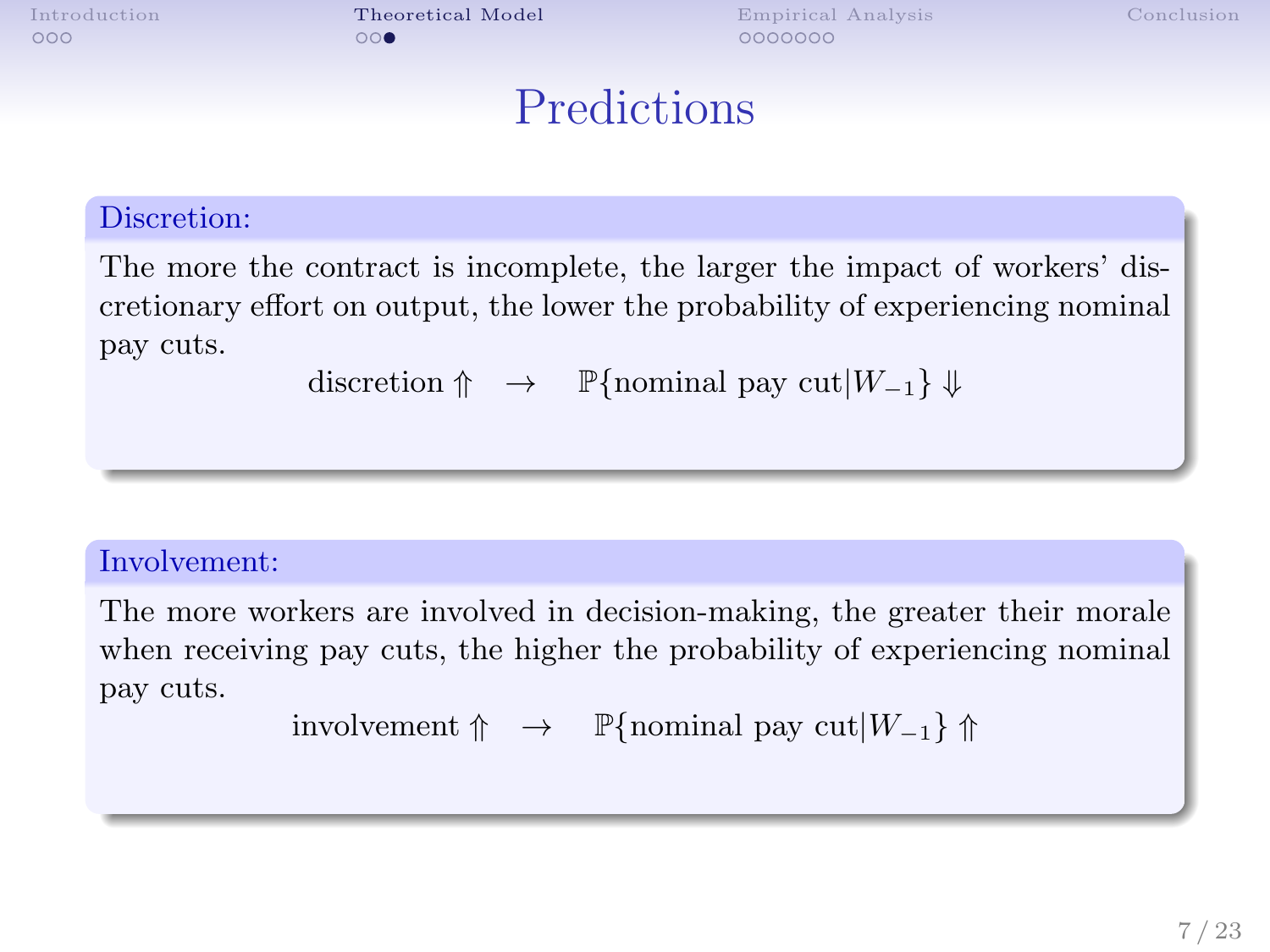<span id="page-14-0"></span>

[Introduction](#page-1-0) [Theoretical Model](#page-9-0) **[Empirical Analysis](#page-14-0)** [Conclusion](#page-23-0) Conclusion **Conclusion** Conclusion **Conclusion** 

### Dataset(s)

<span id="page-14-1"></span>We need data on:

- marginal cost of labour;
- extent of discretion, involvement (from employer's perspective).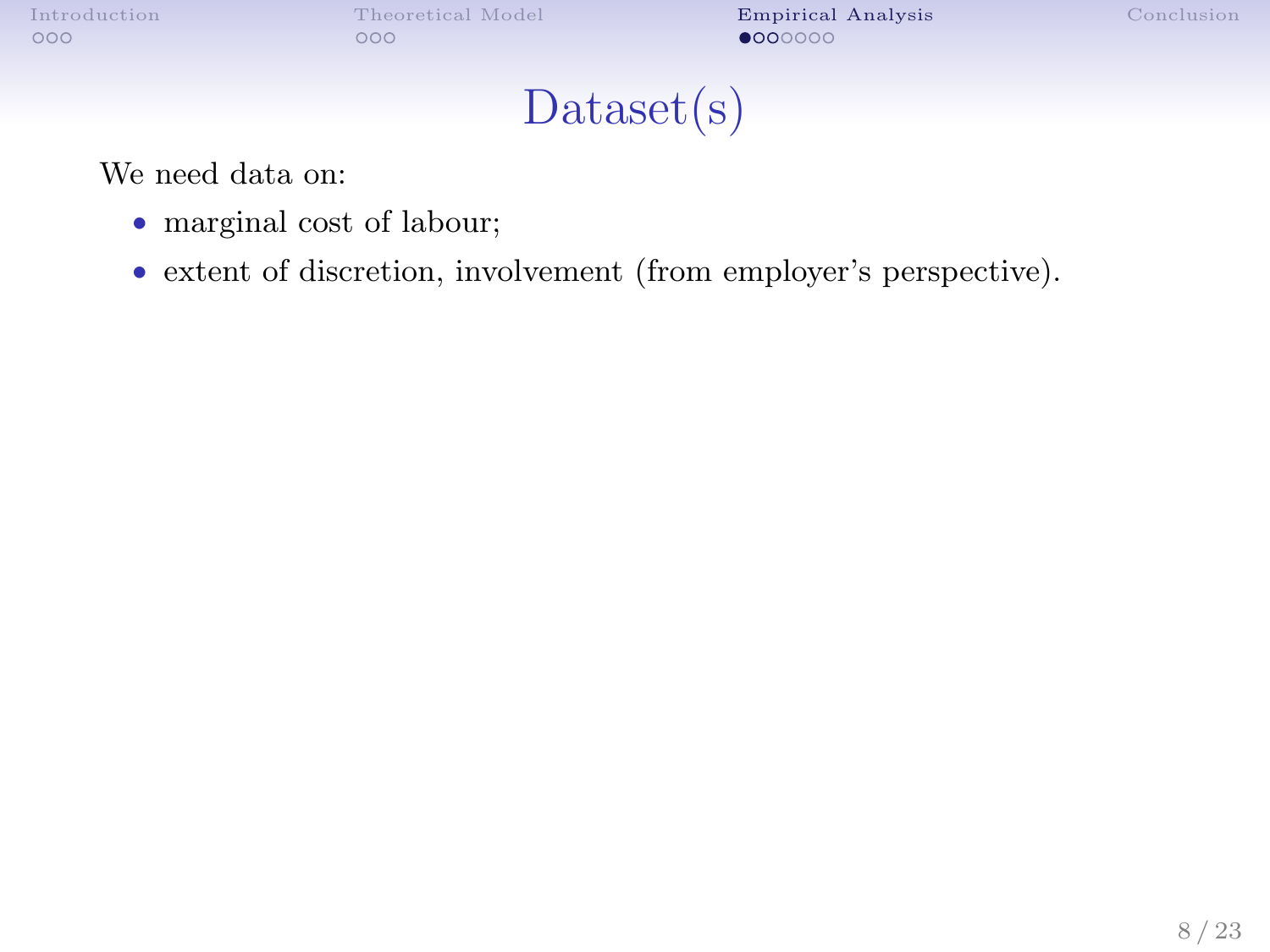[Introduction](#page-1-0) [Theoretical Model](#page-9-0) **[Empirical Analysis](#page-14-0)** [Conclusion](#page-23-0)<br>000 000 000 **000** 0000 **000** 

### Dataset(s)

We need data on:

- marginal cost of labour;
- extent of discretion, involvement (from employer's perspective).

We merge 2 datasets from Great Britain.

- ▶ Annual Survey of Hours and Earnings (ASHE):
	- longitudinal panel (yearly), 1% random sample of workers;
	- data from April payrolls (employers): higher accuracy;
	- ideal for calculating hourly wage changes.
- Workplace Employment Relations Study (WERS), 2004:
	- national survey on employment relations at the workplace;
	- info from: managers, and up to 25 employees per workplace
	- info on: nature of contract; fair pay; employee involvement; etc.

Merging through firm ids  $\rightarrow$  5.922 employer-employee matches. [Table](#page-25-0)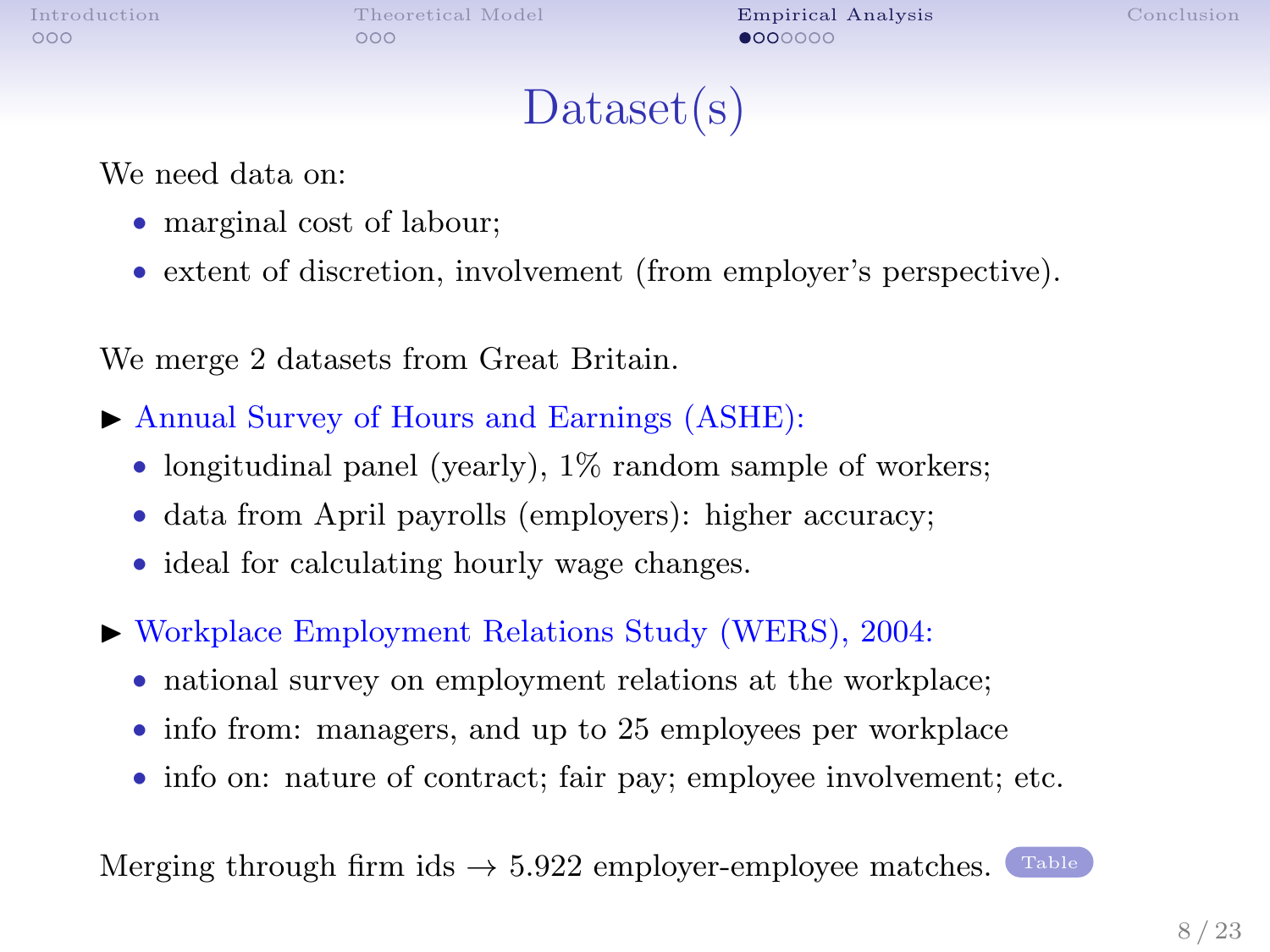$000$ 

[Introduction](#page-1-0) [Theoretical Model](#page-9-0) [Empirical Analysis](#page-14-0) [Conclusion](#page-23-0)

### Key Variables

 $\blacktriangleright$  the 'Basic Wage' (Schaefer and Singleton, 2021) (log-nominal change):

- nominal basic earnings per hour: **basic weekly earnings** ;
- basic: employees earnings before extra payments are received.

#### $\blacktriangleright$  Discretion (binary):

"[ $\dots$ ] to what extent would you say that employees [in the largest occupational group] here have discretion over how they do their work ?"

$$
\begin{array}{c|c}\n\text{A lot} & \text{Some} \\
\hline\n\text{Discretion} & \text{A little} \\
\hline\n\text{No Discretion}\n\end{array}
$$

#### $\blacktriangleright$  Involvement (binary):

"We do not introduce any changes here without first discussing the implications with employees"

Strongly agree / Agree | {z } Involvement / Neither / Disagree / Strongly Disagree | {z } No Involvement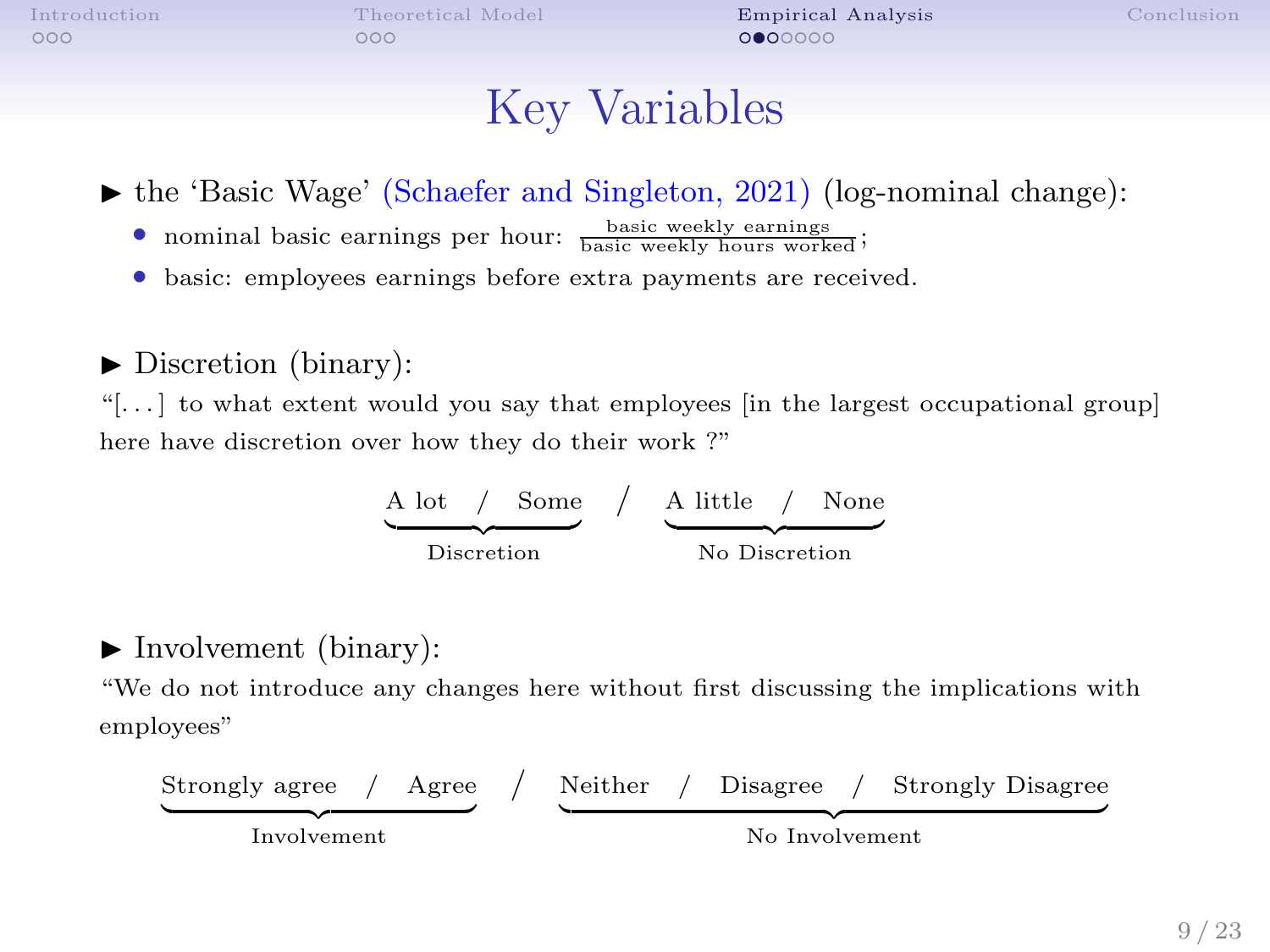[Introduction](#page-1-0) [Theoretical Model](#page-9-0) [Empirical Analysis](#page-14-0) [Conclusion](#page-23-0)

#### Sample Selection

#### $\blacktriangleright$  Sample selection:

- job stayers aged 16–64: working in the same job as in past April;
- tracked forward and backward for 2 years from 2004 WERS;
- drop if: apprenticeship-trainee jobs / multiple jobs / worked  $\lt 1$  or  $> 100$  weekly hours / paid  $< 80\%$  of minimum wage / missing-imputed values for pay variables.

|                               | ASHE 2004 | ASHE-WERS 2002-2006 |
|-------------------------------|-----------|---------------------|
| Basic wage cuts               | 0.181     | 0.146               |
| Basic wage freezes            | 0.096     | 0.055               |
| Male                          | 0.513     | 0.509               |
| Age (years)                   | 42.08     | 42.38               |
| Hourly basic wage (GBP, mean) | 10.93     | 12.82               |
| Full-time                     | 0.757     | 0.801               |
| Private sector                | 0.633     | 0.448               |
| Union agreement               | 0.337     | 0.491               |
| Firm size                     | 17,736    | 19,942              |
| Firm growth                   | 0.022     | 0.004               |
| Observations                  | 103.688   | 14,819              |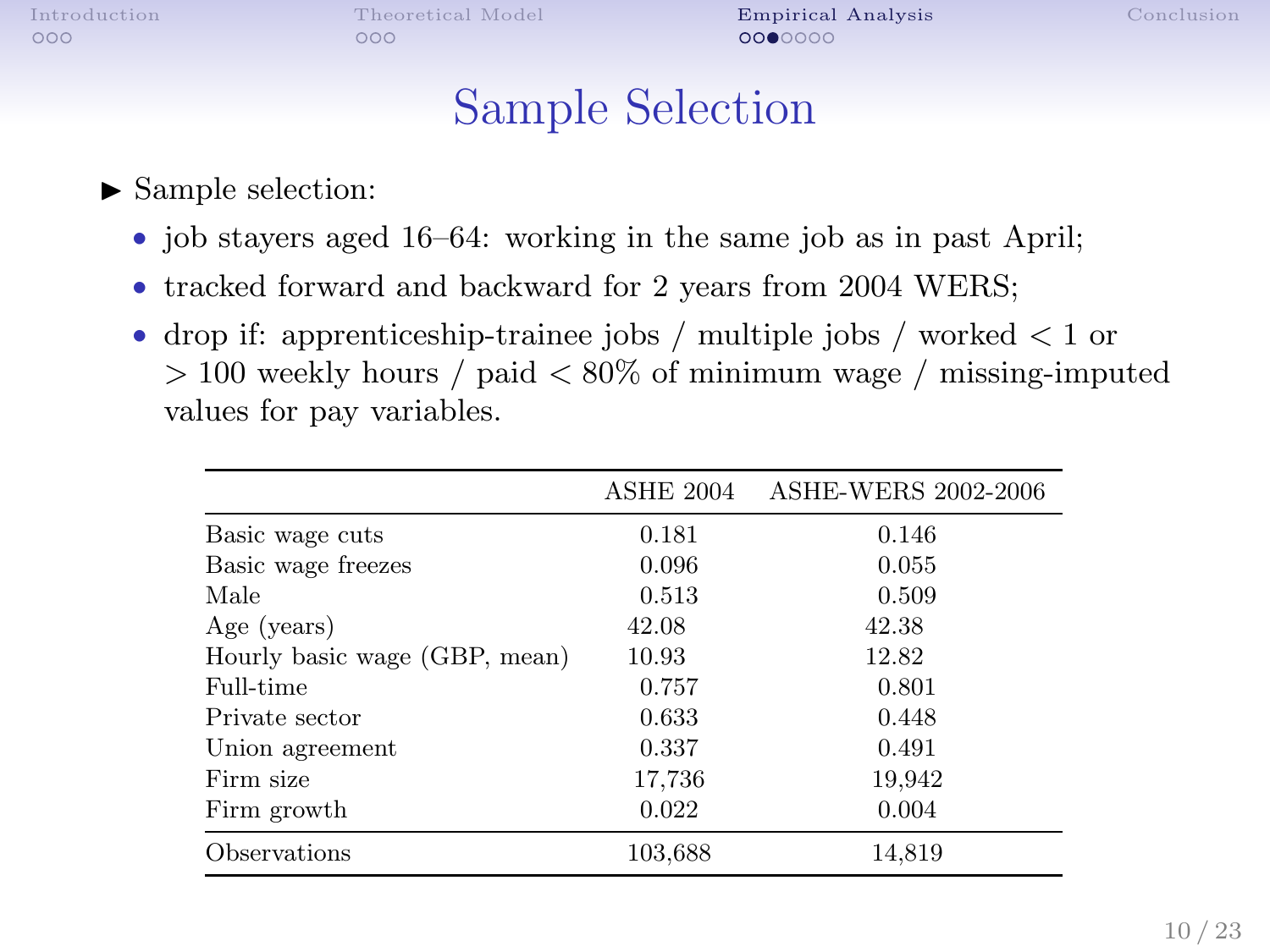<span id="page-18-0"></span>

[Introduction](#page-1-0) [Theoretical Model](#page-9-0) **[Empirical Analysis](#page-14-0)** [Conclusion](#page-23-0) Conclusion **Conclusion** Conclusion **Conclusion** 

### Empirical Approach

<span id="page-18-1"></span> $\blacktriangleright$  Kernel density estimates  $\boxed{\scriptstyle\mbox{link to figure}}$  $\boxed{\scriptstyle\mbox{link to figure}}$  $\boxed{\scriptstyle\mbox{link to figure}}$ :

- groups of job stayers [link to table](#page-26-0) ;
	- 1. no discretion;
	- 2. discretion, but no involvement;
	- 3. discretion & involvement.
- frequency of changes in the nominal log basic wage across these groups.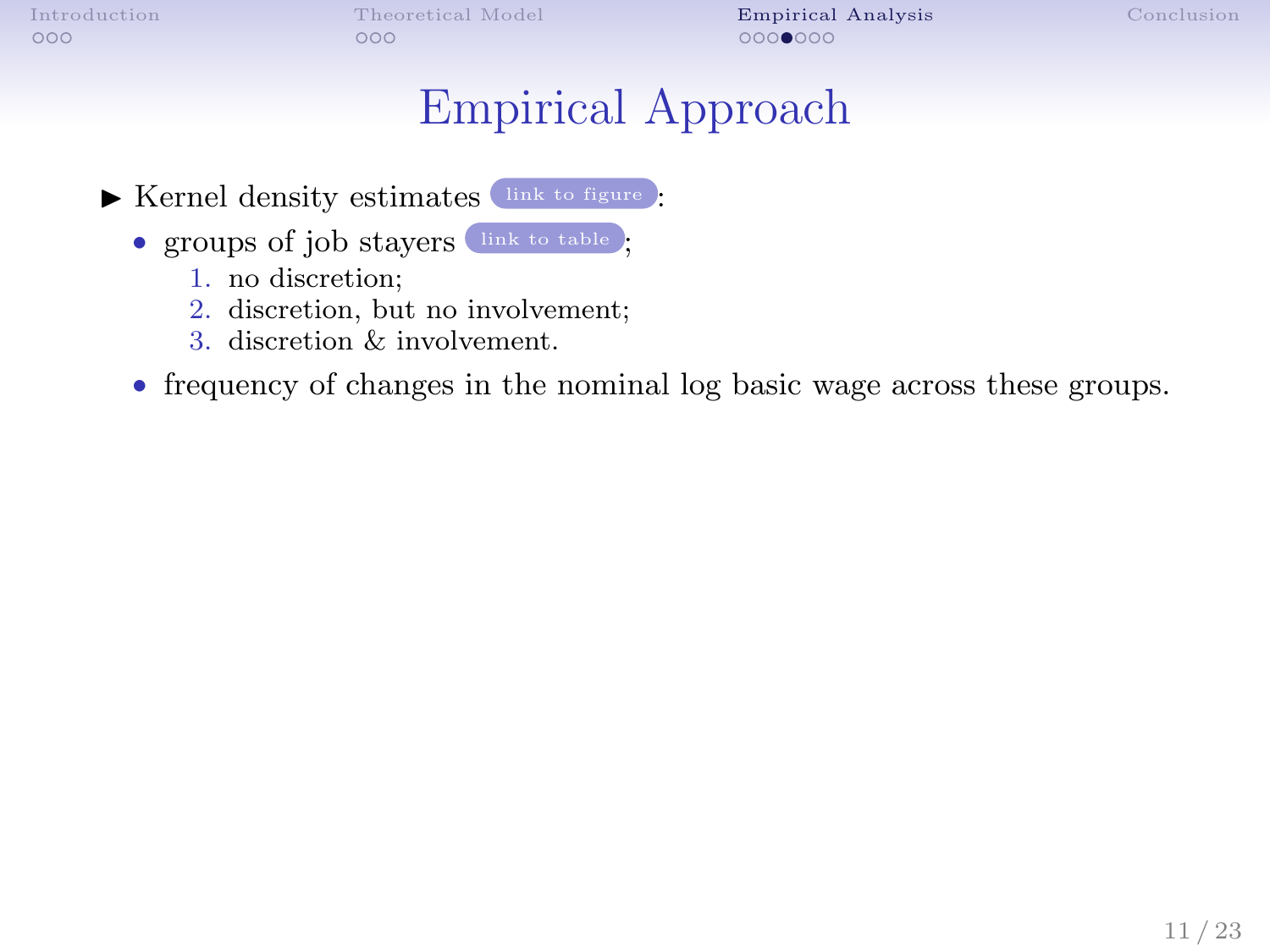$000$ 

[Introduction](#page-1-0) [Theoretical Model](#page-9-0) **[Empirical Analysis](#page-14-0)** [Conclusion](#page-23-0)  $00000000$ 

## Empirical Approach

 $\blacktriangleright$  Kernel density estimates  $\left($  [link to figure](#page-27-0)  $\right)$ :

- groups of job stayers [link to table](#page-26-0) };
	- 1. no discretion;
	- 2. discretion, but no involvement;
	- 3. discretion & involvement.
- frequency of changes in the nominal log basic wage across these groups.
- $\blacktriangleright$  Probit models:
	- conditional likelihood of basic wage cut (less than −0.5 log points).

$$
y_{it}^* = \mathbf{X}_{it}^T \boldsymbol{\beta} + \varepsilon_{it} \qquad \text{cut}_{it} = \begin{cases} 1 & \text{if} \quad y_{it}^* > 0, \\ 0 & \text{if} \quad y_{it}^* \le 0 \end{cases}
$$

• vector **X** includes:

 $\Rightarrow$  dummies[t]: discretion / involvement / interaction term;  $\Rightarrow$  dummies [t-1]: gender / private sector / national, subnational, industry agreement / full-time;  $\Rightarrow$  others[t-1]: firm size (log), (log change) / age, age<sup>2</sup> / basic wage  $(\log).$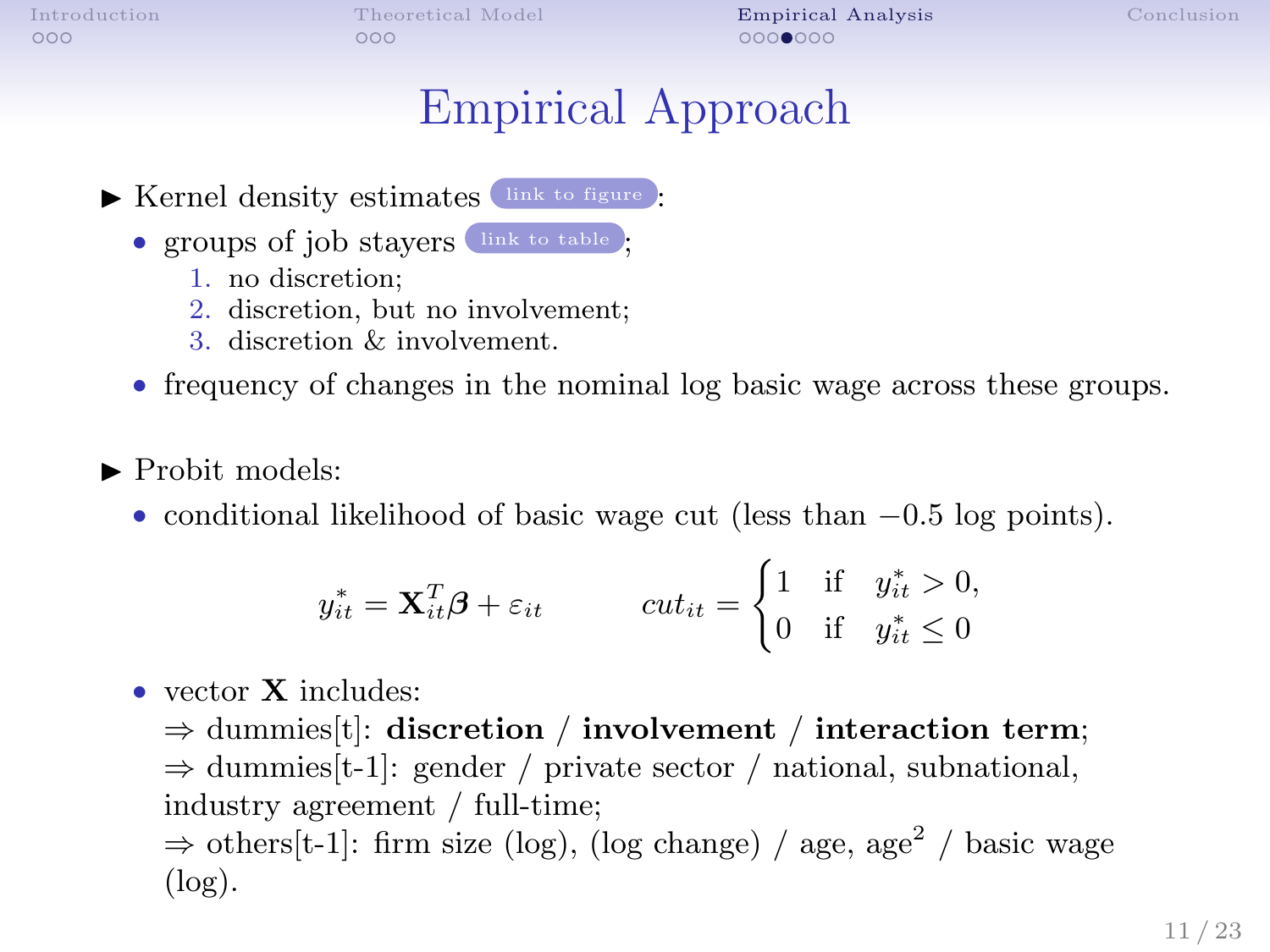<span id="page-20-0"></span>[Introduction](#page-1-0) [Theoretical Model](#page-9-0) **[Empirical Analysis](#page-14-0)** [Conclusion](#page-23-0) Conclusion **Conclusion** Conclusion **Conclusion** 

#### <span id="page-20-1"></span>Probit Estimates: Nominal Pay Cuts ([margins](#page-28-0))

|                                 | Baseline<br>(1) | $(1)$ +Controls<br>(2) | 3d-Occ match<br>(3) |
|---------------------------------|-----------------|------------------------|---------------------|
|                                 |                 |                        |                     |
| Discretion                      | $-0.266***$     | $-0.374***$            | $-0.455***$         |
|                                 | (0.095)         | (0.085)                | (0.109)             |
| Involvement                     | $-0.111$        | $-0.179**$             | $-0.191**$          |
|                                 | (0.115)         | (0.073)                | (0.091)             |
| Discretion $\times$ Involvement | 0.129           | $0.216**$              | $0.246**$           |
|                                 | (0.135)         | (0.098)                | (0.115)             |
| Male                            |                 | $-0.012$               | $-0.041$            |
|                                 |                 | (0.044)                | (0.052)             |
| Age                             |                 | $-0.007$               | $-0.005$            |
|                                 |                 | (0.009)                | (0.011)             |
| Age squared                     |                 | 0.000                  | 0.000               |
|                                 |                 | (0.000)                | (0.000)             |
| Log(basic wage)                 |                 | $0.440***$             | $0.510***$          |
|                                 |                 | (0.051)                | (0.061)             |
| Full-time                       |                 | $-0.399***$            | $-0.394***$         |
|                                 |                 | (0.063)                | (0.069)             |
| Private sector                  |                 | $-0.019$               | $-0.046$            |
|                                 |                 | (0.088)                | (0.102)             |
| Union agreement                 |                 | 0.084                  | 0.090               |
|                                 |                 | (0.092)                | (0.115)             |
| $Log(em$ ployment)              |                 | $0.048**$              | $0.058**$           |
|                                 |                 | (0.022)                | (0.024)             |
| Firm growth                     |                 | 0.066                  | 0.096               |
|                                 |                 | (0.097)                | (0.092)             |
| Constant                        | $-0.891***$     | $-1.948***$            | $-2.093***$         |
|                                 | (0.075)         | (0.247)                | (0.321)             |
| Observations                    | 14,819          | 14,819                 | 11,751              |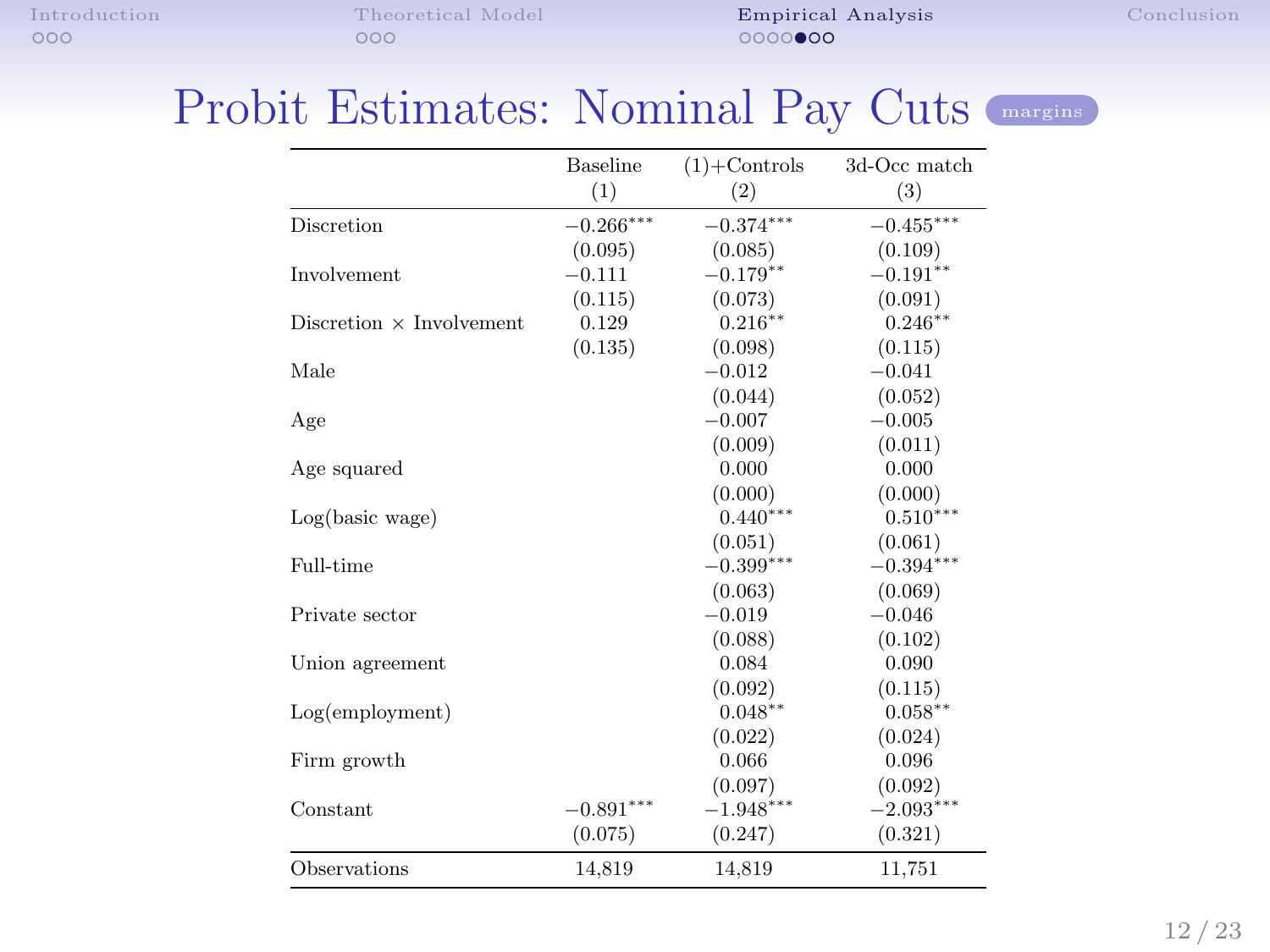$000$ 

[Introduction](#page-1-0) [Theoretical Model](#page-9-0) [Empirical Analysis](#page-14-0) [Conclusion](#page-23-0)

### [Comments]

<span id="page-21-0"></span>(1) Baseline:

- when employees have some discretion over their work, but no involvement, nominal pay cuts are *less* likely (significant);
- $(2)$  Baseline + Controls:
	- when employees have some discretion over their work, but no involvement, nominal pay cuts are *less* likely (significant);
	- when employees are involved in decision-making, but have no discretion, nominal pay cuts are *less* likely (significant);
	- conditional on having some discretion, when employees are involved in decision-making, nominal pay cuts are more likely (significant).
- (3) Baseline + Controls employees not working in the representative occupation:
	- estimates become greater;
	- significance levels remain the same.

View estimates for likelihood of basic nominal wage freezes [link to table](#page-29-0)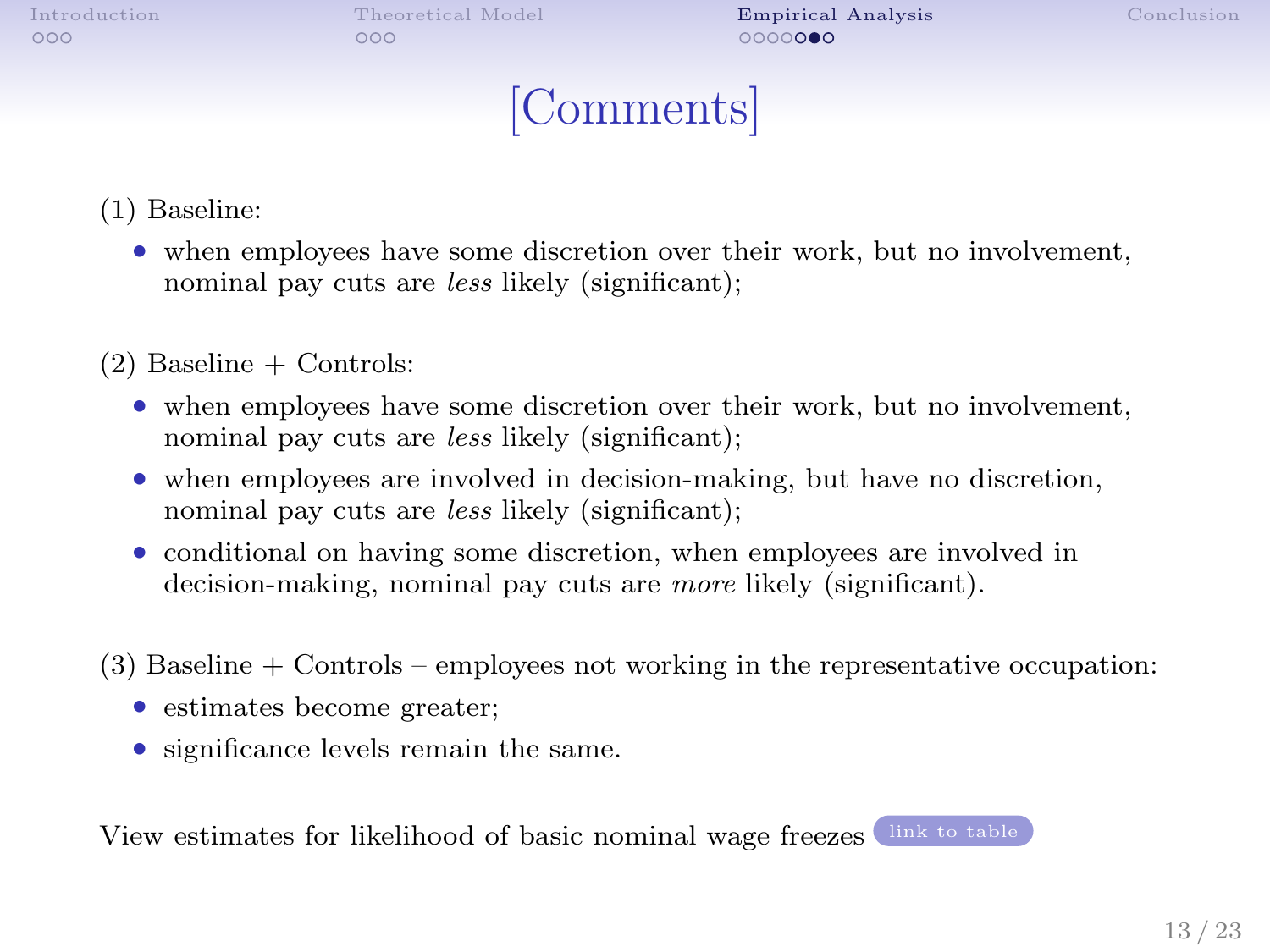[Introduction](#page-1-0) [Theoretical Model](#page-9-0) [Empirical Analysis](#page-14-0) [Conclusion](#page-23-0)

#### Limitations

What if there is some unobserved variable that is correlated with both involvement and the likelihood of nominal pay cuts?

- $\blacktriangleright$  First, note that:
	- involvement is positively and significantly correlated with the likelihood of nominal pay cuts only when interacted with discretion. . .
	- ... otherwise it is negatively and significantly correlated with the likelihood of nominal pay cuts.
- $\blacktriangleright$  Potential instrument we tried:
	- historical union density at the local level (not significant).
	- any suggestion?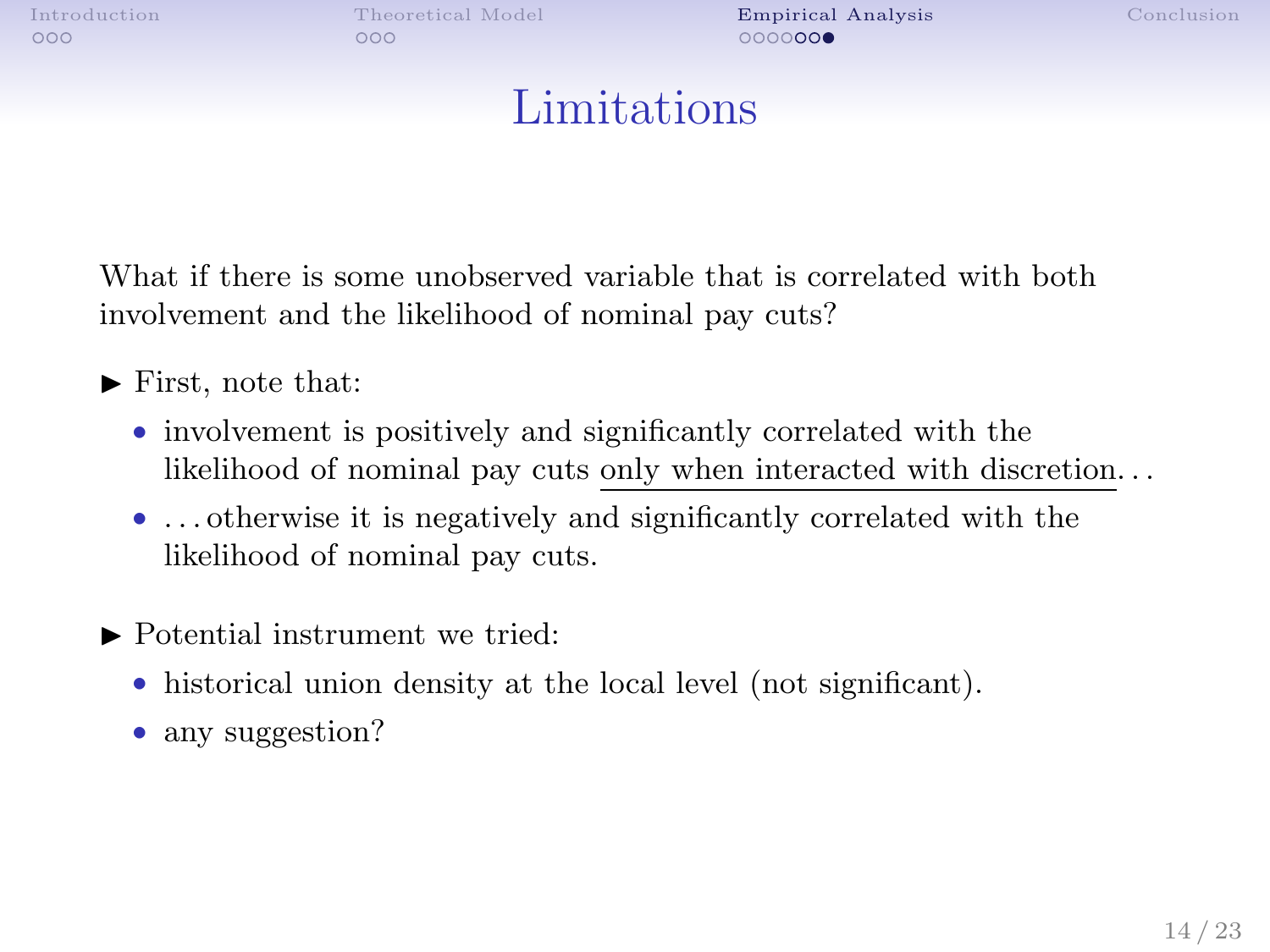<span id="page-23-0"></span>[Introduction](#page-1-0) [Theoretical Model](#page-9-0) [Empirical Analysis](#page-14-0) [Conclusion](#page-23-0) Conclusion Conclusion Conclusion

### **Conclusions**

 $\triangleright$  Consensus suggests nominal pay cuts are costly  $\rightarrow$  informing theories of wage rigidity  $\rightarrow$  is this always the case?

 $\blacktriangleright$  Extend existing model by explicitly considering discretionary effort and employee involvement:

- it is the incomplete nature of the employment contract that generates wage rigidity;
- employee involvement practices can nevertheless attenuate the effect of nominal pay cuts on morale and effort.
- $\blacktriangleright$  Provide new evidence in support of these predictions:
	- nominal pay cuts are less frequent when workers have more discretion;
	- nevertheless, in firms adopting employee involvement practices nominal pay cuts are more frequent.

 $\blacktriangleright$  Help to inform:

- $\Rightarrow$  theories of wage rigidity;
- ⇒ interpretation of evidence;
- ⇒ compensation managers about pay policy.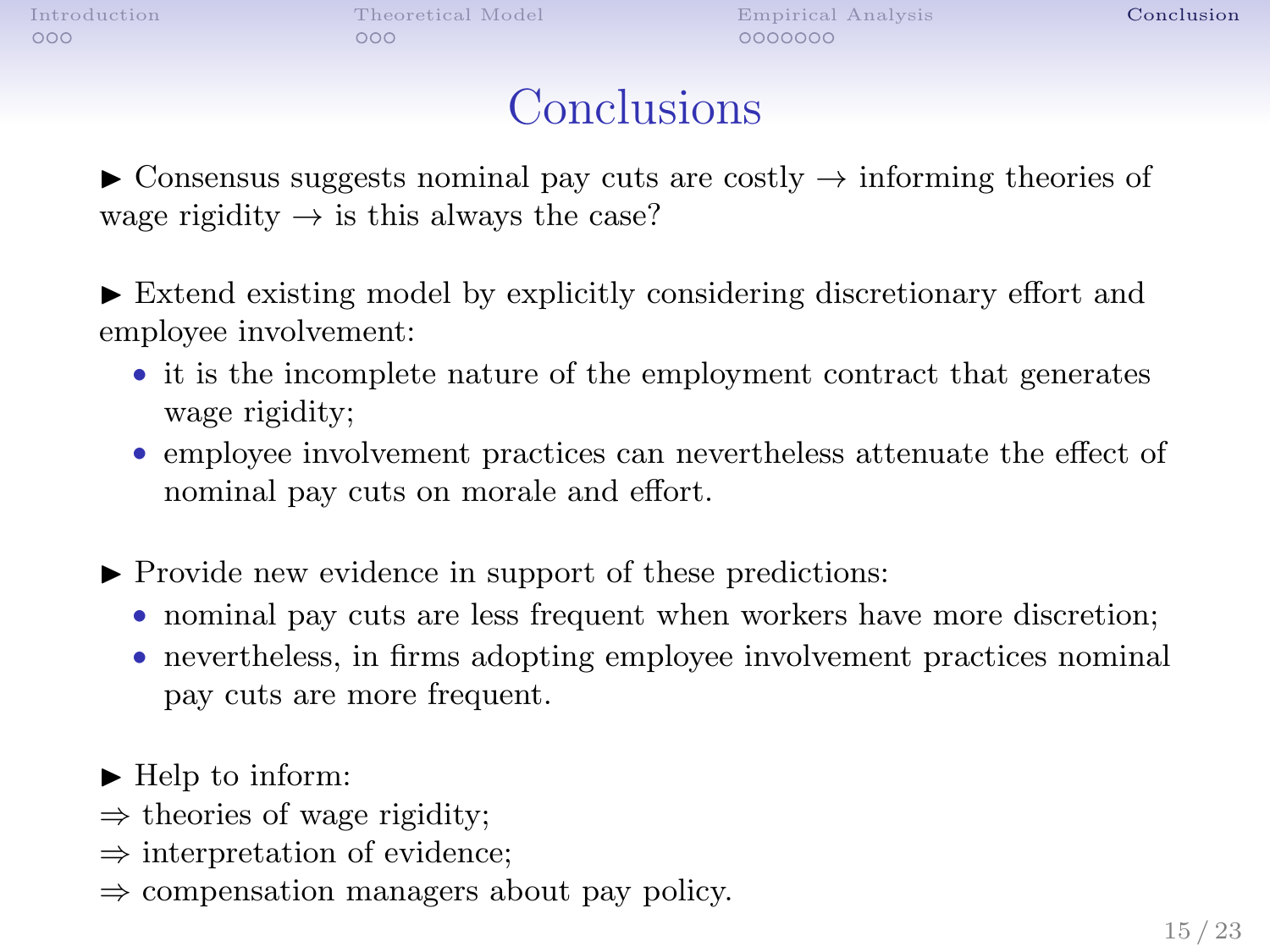# Thank you!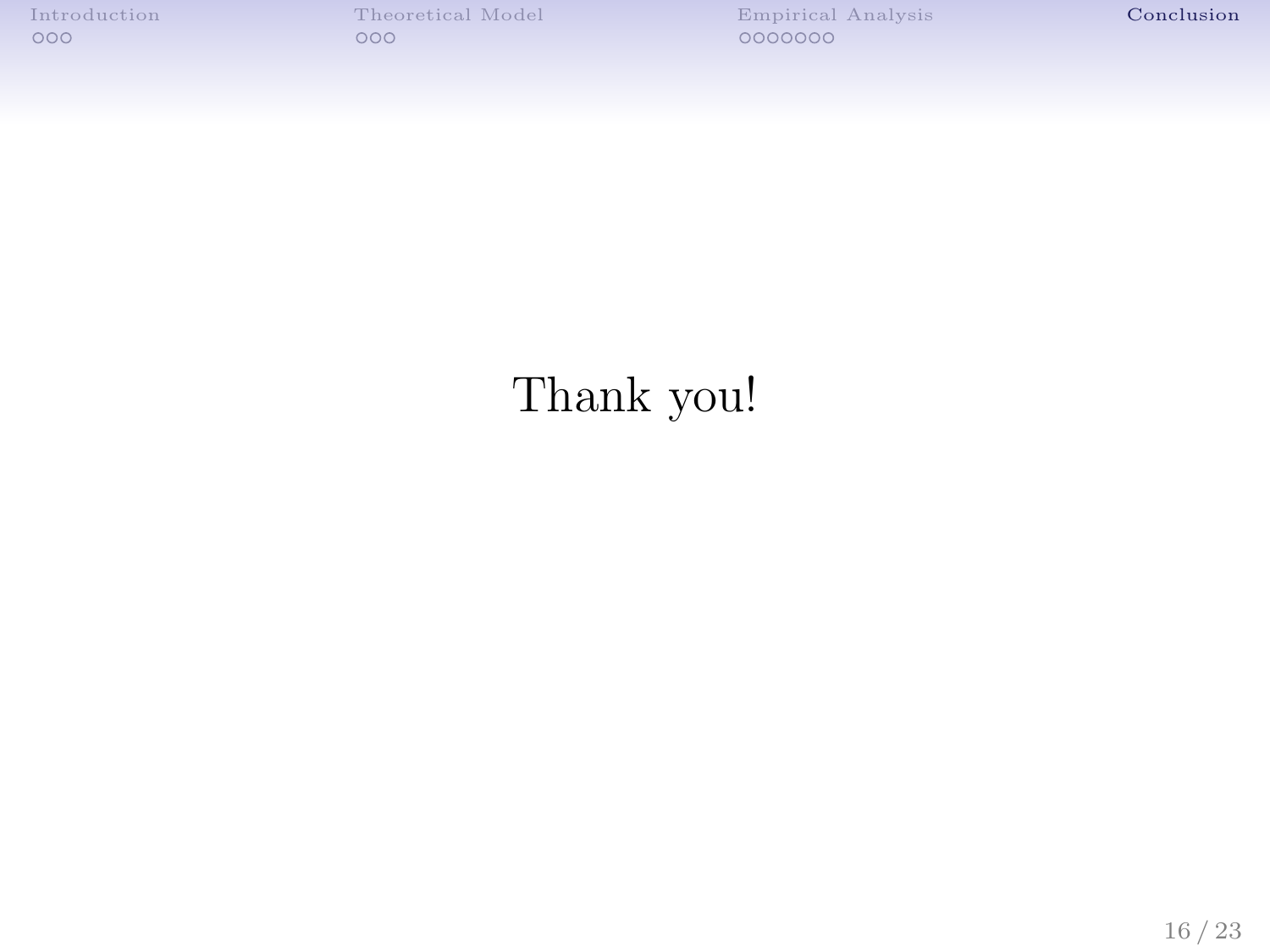# <span id="page-25-1"></span>ASHE and WERS match

<span id="page-25-0"></span>

|         | Number of matched employees | Number of firms |
|---------|-----------------------------|-----------------|
| 2002-03 | 3,322                       | 447             |
| 2003-04 | 4,234                       | 511             |
| 2004-05 | 4,060                       | 500             |
| 2005-06 | 3,203                       | 415             |
| Total   | 14,819                      | 1,873           |
| Unique  | 5,021                       | 576             |

Back to [datasets](#page-14-1)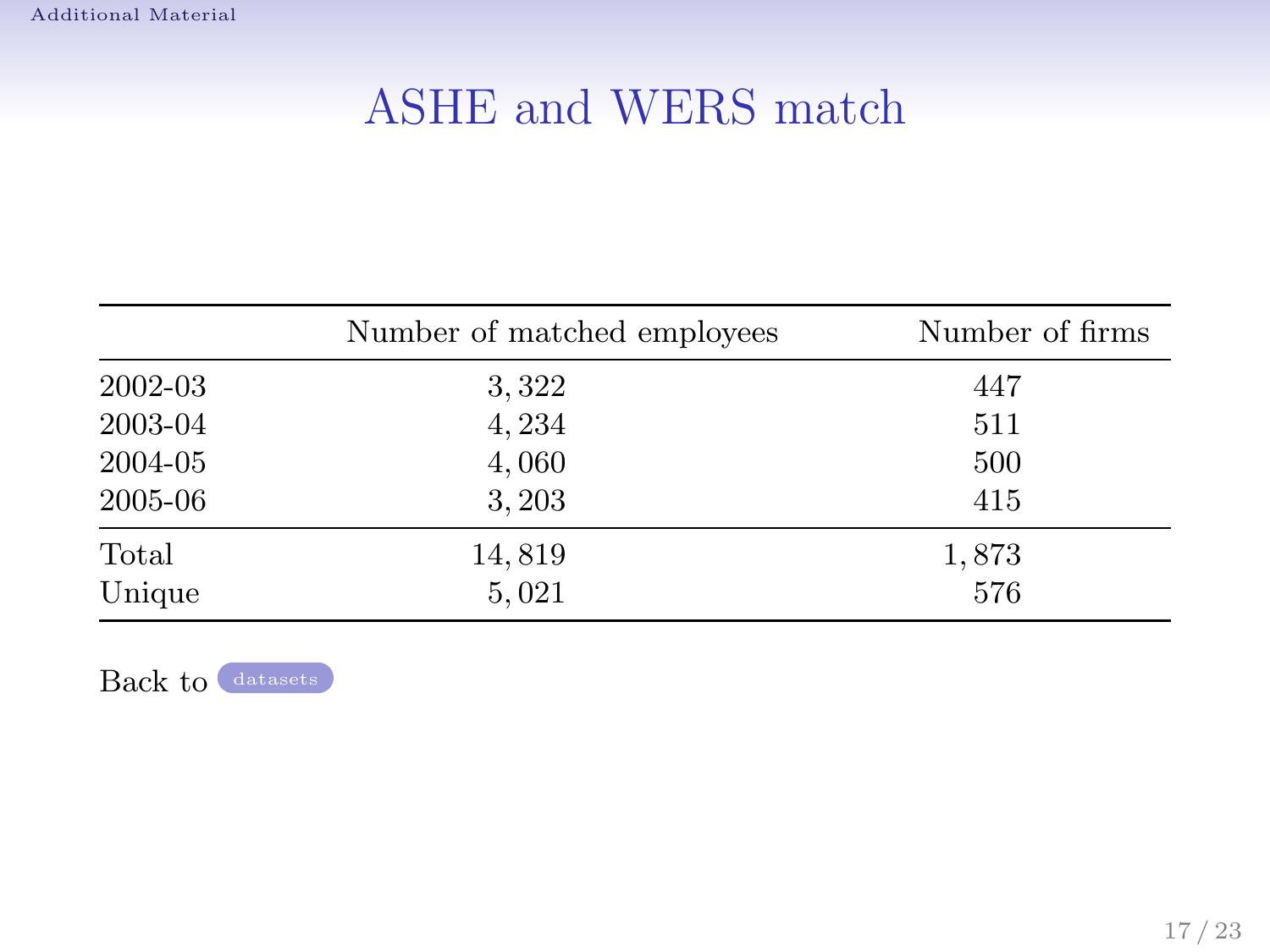# Descriptive statistics for job stayers, WERS, 2002–2006

<span id="page-26-0"></span>

|                               | No discretion | Discretion, no EI | Discretion, EI |
|-------------------------------|---------------|-------------------|----------------|
| Basic wage cuts               | 0.172         | 0.130             | 0.134          |
| Basic wage freezes            | 0.056         | 0.051             | 0.054          |
| Male                          | 0.611         | 0.498             | 0.448          |
| Age (years)                   | 41.37         | 42.49             | 43.00          |
| Hourly basic wage (GBP, mean) | 12.12         | 13.97             | 12.94          |
| Full-time                     | 0.825         | 0.781             | 0.792          |
| Private sector                | 0.676         | 0.447             | 0.307          |
| Union agreement               | 0.348         | 0.486             | 0.584          |
| Firm size                     | 27,931        | 12,597            | 16,974         |
| Firm growth                   | $-0.005$      | 0.005             | 0.009          |
| Observations                  | 4,905         | 2,231             | 7,683          |

Back to [empirical approach](#page-18-1)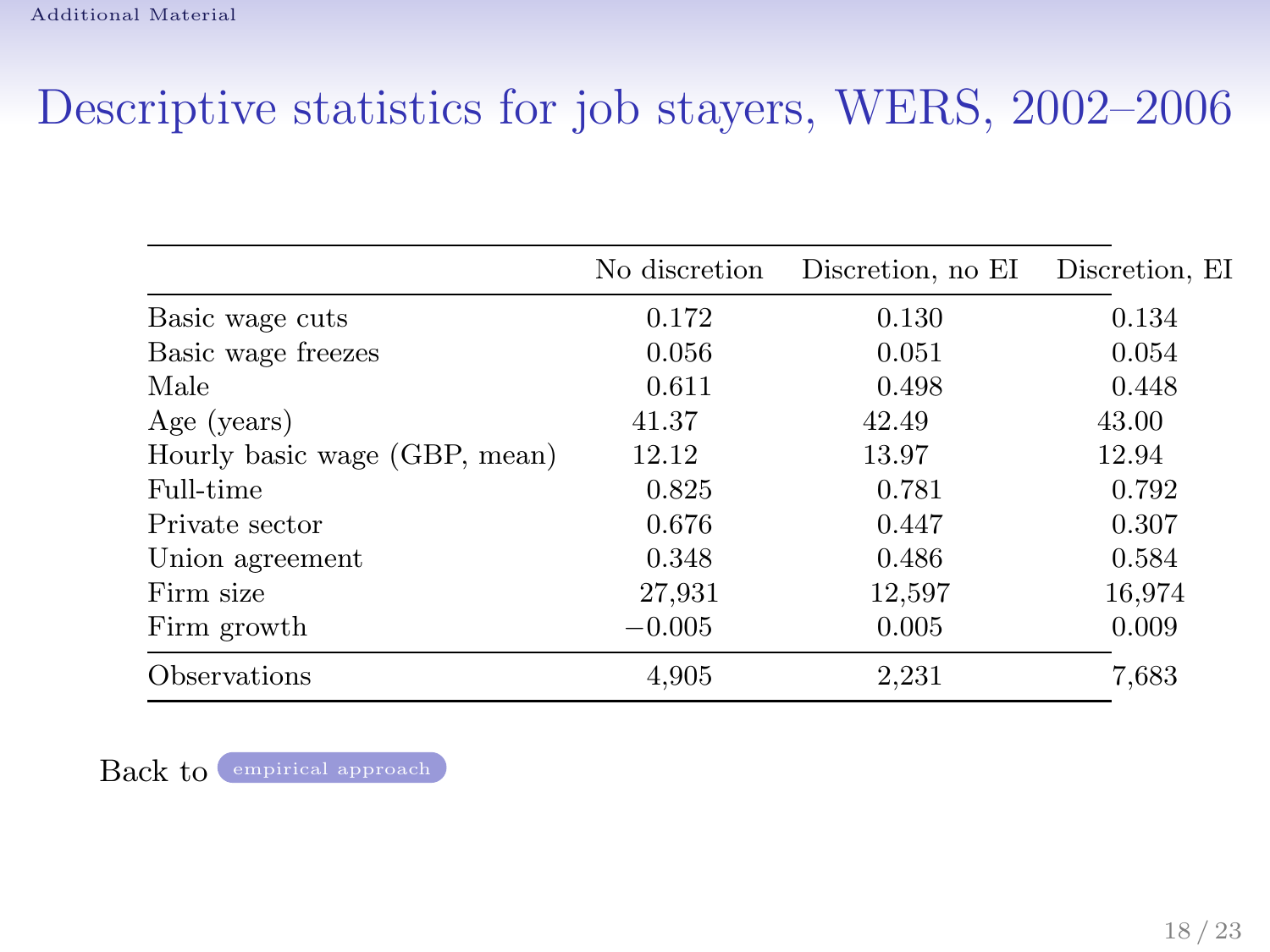### Kernel Density Estimates

<span id="page-27-0"></span>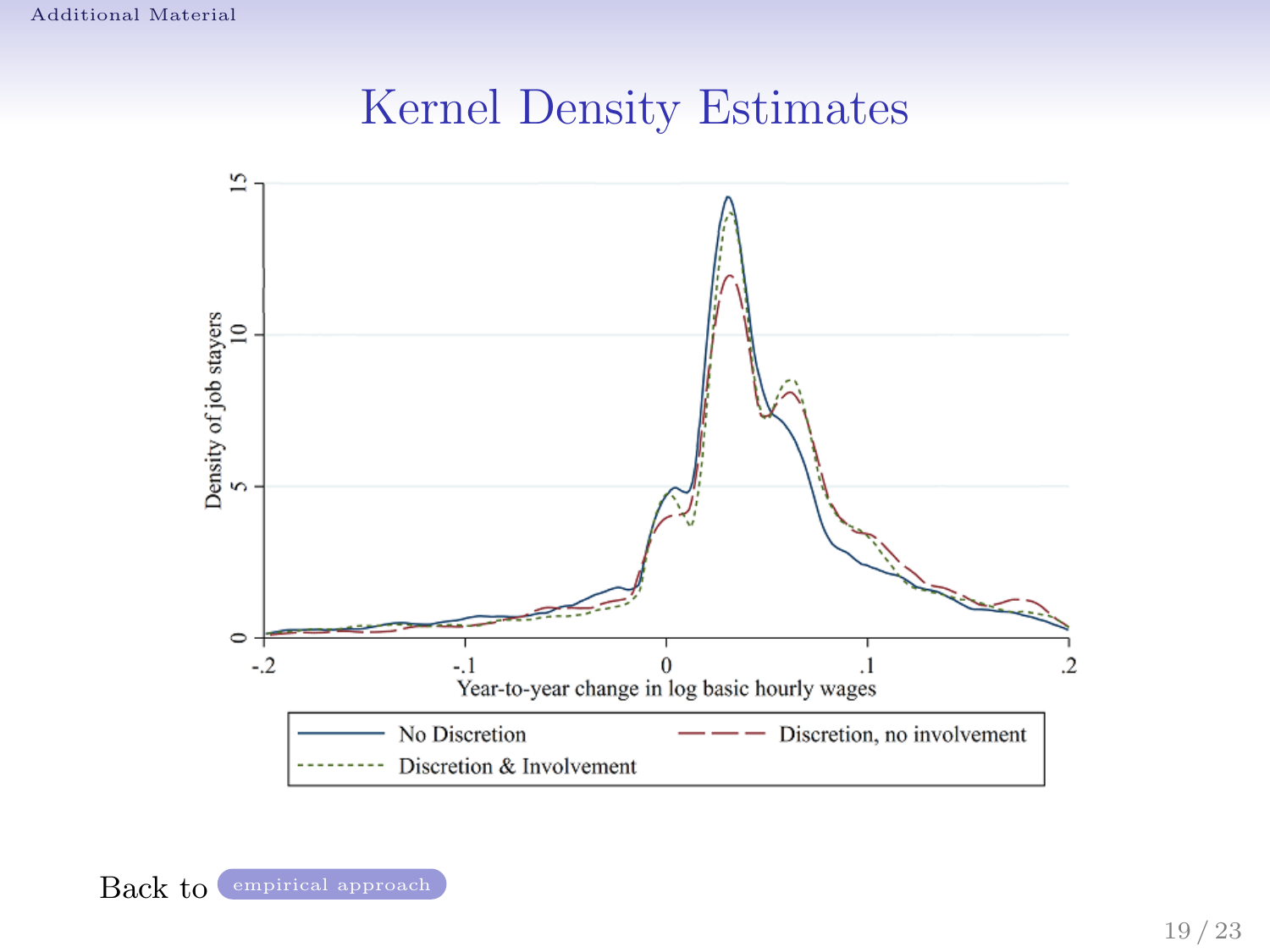--------

|  | Margins: Nominal Pay Cuts |  |  |
|--|---------------------------|--|--|
|--|---------------------------|--|--|

<span id="page-28-0"></span>

|                             |    | <b>Baseline</b> |       | $(I) +$ Controls | $(II) + 3$ -digit occ matched |
|-----------------------------|----|-----------------|-------|------------------|-------------------------------|
|                             |    | (1)             |       | (11)             | (III)                         |
| <b>Discretion</b>           | ٥  |                 | 0.171 | 0.168            | 0.175                         |
|                             |    |                 | 0.132 | 0.122            | 0.115                         |
| Involvement                 | 0  |                 | 0.149 | 0.142            | 0.137                         |
|                             |    |                 | 0.143 | 0.134            | 0.131                         |
| Discretion x Involvement 00 |    |                 | 0.194 | 0.206            | 0.215                         |
|                             | 01 |                 | 0.165 | 0.159            | 0.164                         |
|                             | 10 |                 | 0.129 | 0.116            | 0.107                         |
|                             | 11 |                 | 0.133 | 0.123            | 0.117                         |

Predicted probabilities, at the mean of all other (control) variables. E.g. model (II):

 $\triangleright$  Compared to **no discretion** (no involvement), probability of a wage cut with discretion (no involvement) is  $0.116 - 0.206 = -0.09$ , i.e. 9 percentage points lower.

 $\blacktriangleright$  Compared to discretion and no involvement, probability of a wage cut with discretion and involvement is  $0.123 - 0.116 = 0.07$ , i.e. 7 percentage points higher.

Back to [probit estimates](#page-20-1)

20 / 23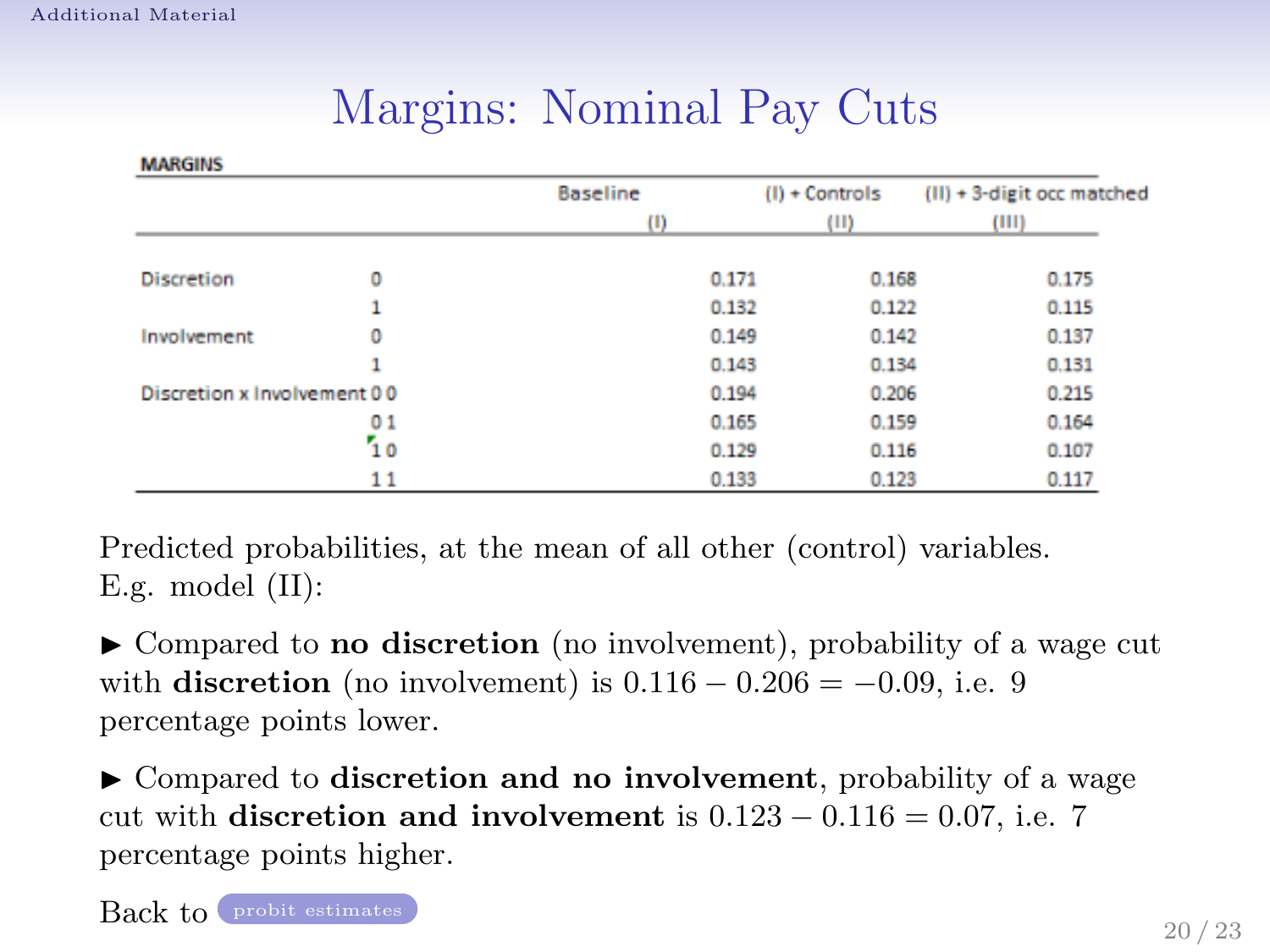|                                 | <b>Baseline</b> | $(1)$ +Controls | 3d-Occ match |
|---------------------------------|-----------------|-----------------|--------------|
|                                 | (1)             | (2)             | (3)          |
| Discretion                      | $-0.113$        | $-0.136$        | $-0.189$     |
|                                 | (0.121)         | (0.112)         | (0.117)      |
| Involvement                     | $-0.133$        | $-0.182$        | $-0.251**$   |
|                                 | (0.136)         | (0.128)         | (0.128)      |
| Discretion $\times$ Involvement | $-0.007$        | 0.211           | $0.270*$     |
|                                 | (0.261)         | (0.148)         | (0.151)      |
| Male                            |                 | 0.037           | 0.045        |
|                                 |                 | (0.041)         | (0.046)      |
| Age                             |                 | $0.031**$       | 0.024        |
|                                 |                 | (0.014)         | (0.015)      |
| Age squared                     |                 | $-0.000$        | $-0.000$     |
|                                 |                 | (0.000)         | (0.000)      |
| Log(basic wage)                 |                 | 0.094           | 0.106        |
|                                 |                 | (0.058)         | (0.065)      |
| Full-time                       |                 | 0.039           | $-0.082$     |
|                                 |                 | (0.072)         | (0.078)      |
| Private sector                  |                 | $0.198***$      | $0.265***$   |
|                                 |                 | (0.074)         | (0.085)      |
| Coll. agreement                 |                 | 0.074           | 0.062        |
|                                 |                 | (0.080)         | (0.085)      |
| Log(emplovment)                 |                 | $-0.046*$       | $-0.052**$   |
|                                 |                 | (0.025)         | (0.026)      |
| Firm growth                     |                 | $-0.046$        | $-0.200$     |
|                                 |                 | (0.150)         | (0.211)      |
| Constant                        | $-1.767***$     | $-2.228***$     | $-2.003***$  |
|                                 | (0.160)         | (0.413)         | (0.453)      |
| Observations                    | 15,497          | 15,497          | 12,297       |

## <span id="page-29-0"></span>Probit Estimates: Wage Freezes